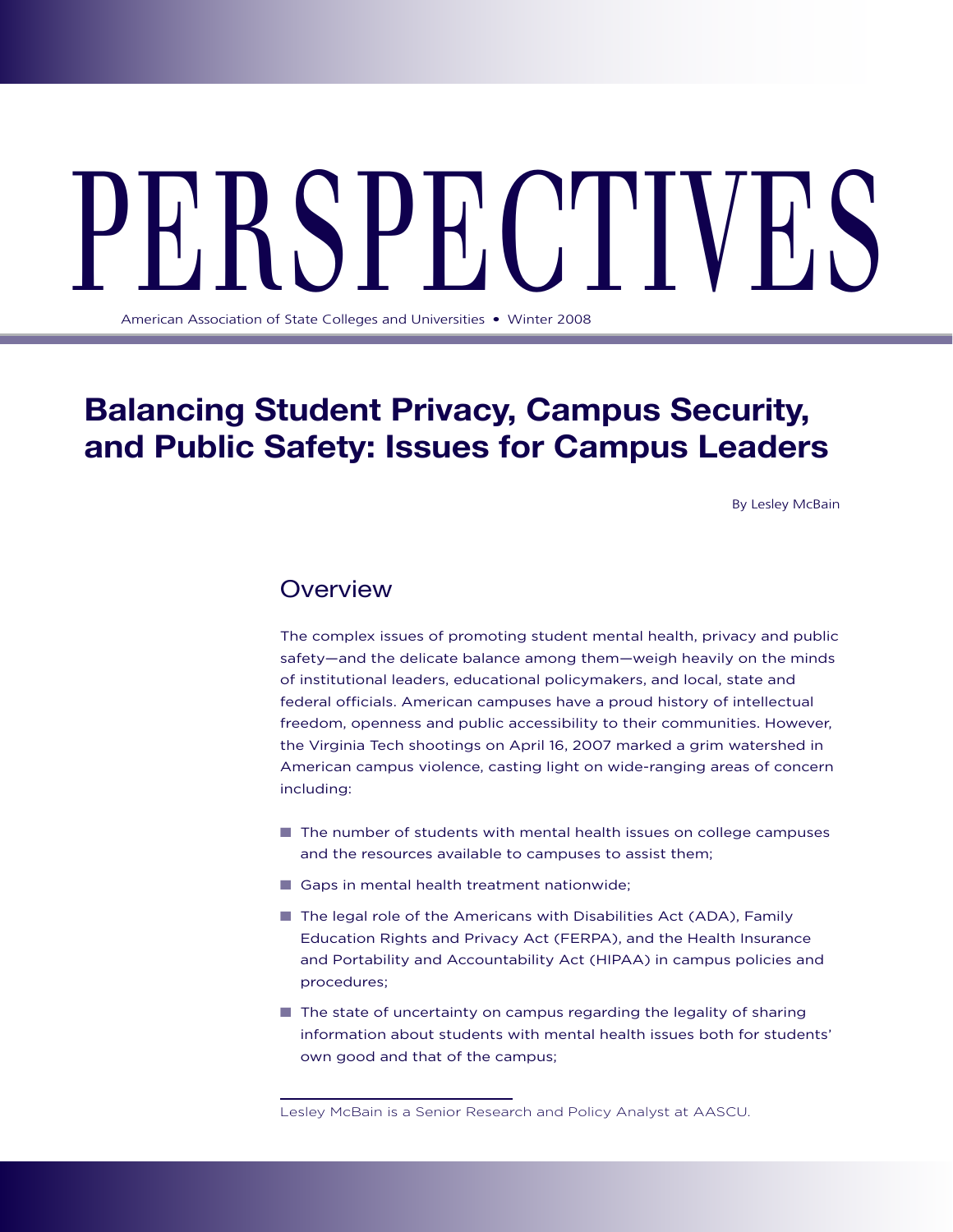- The role of families and loved ones in students' mental health treatment and how much information can legally be shared with them by campus officials;
- $\Box$  Gun control laws as they pertain to people with psychiatric treatment histories;
- College and university emergency procedures, including "lock-downs" and communication methods, and;
- $\blacksquare$  College and university administrative procedures regarding disturbing student behavior and the legal ramifications thereof.

## Purpose of this Paper

The purpose of this paper is twofold: to provide background information on student privacy and campus security, and to review best practices that college and university leaders may consider to help ensure that a system is in place to simultaneously maximize an open community and manage public safety preparedness and responsiveness. It is also intended to complement Dr. Lawrence K. Pettit's piece, *Expecting the Unexpected: Lessons from the Virginia Tech Tragedy,* commissioned by AASCU to assess the Virginia Tech Review Panel's report and provide a "primer" for institutions from the perspective of a retired president. Dr. Pettit's paper can be viewed on the AASCU Web site (aascu.org/associations/ documents/07\_pettit.htm).

Like any other subpopulation, the American campus population includes people with mental health issues, and this number is rising. The 2006 National College Health Assessment reported that 43.8 percent of 94,806 students surveyed "felt so depressed it was difficult to function" during the past year and 9.3 percent had "seriously considered suicide" during the year.<sup>1</sup> Reasons for this include the onset of some major psychiatric disorders in early adulthood, the fact that approximately twenty percent of the U.S. population "experiences a diagnosable psychiatric disability each year,"2 and the fact that increased K-12 special education support and required assistance under the Americans with Disabilities Act (ADA) has enabled more students with mental health issues to attend college. In addition, given that more than 100,000 combat veterans have sought help for mental health issues from VA treatment facilities since leaving the military,<sup>3</sup> students who are returning veterans may also be grappling with war-related mental health issues.

Thus, the dilemma for policymakers on the federal and state levels is how to craft policies and legislation that seek to safeguard the privacy of all members of the campus community while simultaneously avoiding compromising their treatment. This must also be done without creating undue risk to the rest of the campus or wider community.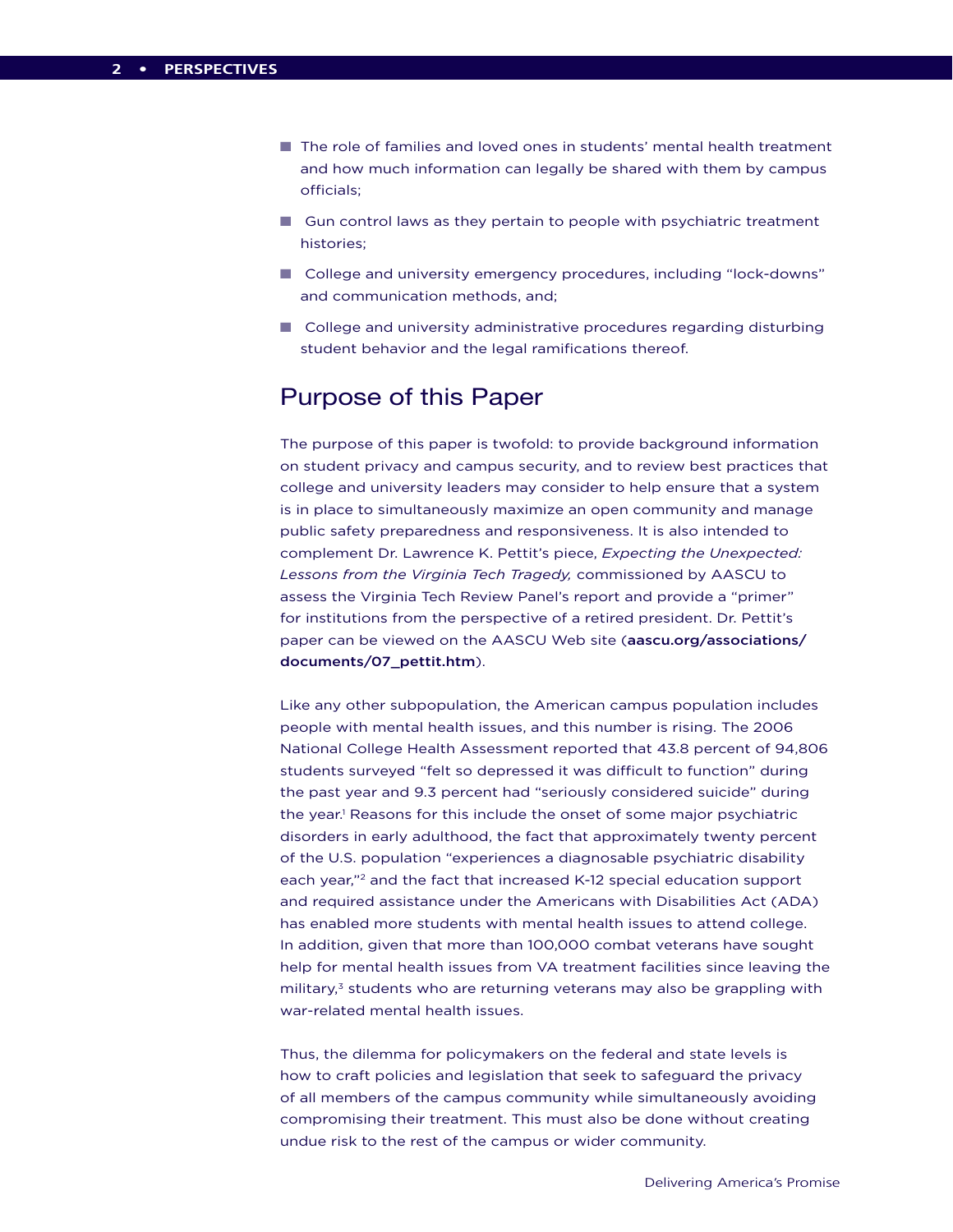Senior campus administrators, on their part, must create or enforce policies and procedures concerning student mental health issues that allow for increased information-sharing, coordination with state and local officials, risk assessment, and rapid response without violating federal and/or state law. They must also educate faculty, administrators, staff and students most of whom are not and should not be asked to be legal experts—in how to stay within the confines of various laws while being attentive to the health of their campus community.

## Overview of Legal Issues

Legal issues relating to student mental health involve a complex—and potentially conflicting—set of local, state and federal laws. While local laws and specific state laws are outside the scope of this piece, a general comment on state and federal issues follows.

## Federal Legal Issues

The key federal laws applying to students with mental health issues and institutions' treatment of them are the Americans with Disabilities Act of 1990 (ADA), the Family Educational Rights and Privacy Act of 1974 (FERPA), and the Health Insurance and Portability and Accountability Act of 1996 (HIPAA). Title II of the ADA and Section 504 of the Rehabilitation Act of 1973 have similar requirements and between them cover almost all postsecondary institutions receiving federal funds.

FERPA and HIPAA, in particular, do not mesh smoothly. Both lead to confusion about what information may be disclosed about a student, under what circumstances, and to whom. In the wake of the April 16, 2007 campus shootings, FERPA—the federal law restricting disclosure of students' information to third parties—was quickly brought to the forefront as a reason why information-sharing had not taken place among different Virginia Tech administrative offices, why Virginia Tech had not shared more information with Cho Seung Hui's (the shooter's) parents without his consent, and why Virginia Tech had not shared information with law enforcement or mental health professionals about him. But issues with FERPA interpretation should not be viewed as confined to one institution's circumstances. According to the Virginia Tech Review Panel,

The panel's review of information privacy laws governing mental health, law enforcement, and educational records and information revealed widespread lack of understanding, conflicting practice, and laws that were poorly designed to accomplish their goals.... The widespread perception is that information privacy laws make it difficult to respond effectively to troubled students. This is only partially correct. . . . A narrow interpretation of the law is the least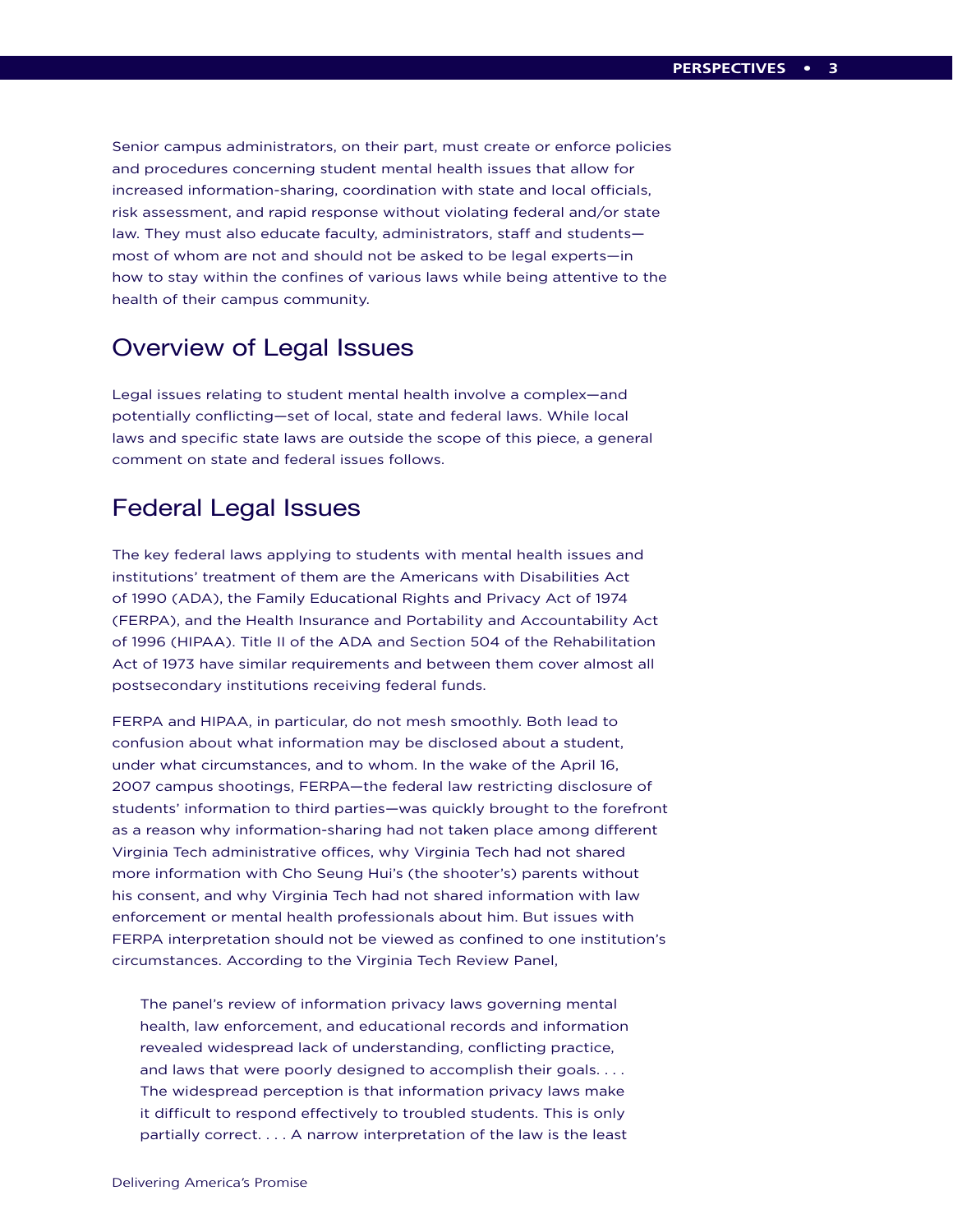risky course, notwithstanding the harm that may be done to others if the information is not shared.4

An August 2007 NACUANOTES piece entitled "FERPA and Campus Safety" attempted to clarify the legal requirements. "FERPA limits the disclosure of information from student 'education records,' a term that the law defines quite broadly and that is not limited to academic records."5 Even "hand-scrawled Post-it notes" can be considered education records if there is any way to figure out the student's identity from the information on them, either in isolation or combined with other public information.<sup>6</sup>

Given the breadth of the definition of educational records subject to FERPA, institutions have prudent reasons for being conservative in interpreting the law. Unfortunately, risk-averse institutional policy, combined with less-than-specific federal guidance on how to interpret FERPA, can lead to not intervening in a troubled student's life in time. This can have potentially lethal consequences.

Also, not all students come to institutions from untroubled families. In cases of dysfunctional family situations (regardless of the family structure involved) or divorced/separated parents whose relationships are not amicable, institutions face complex dilemmas of which parent is (or should be) legally permitted access to his/her child's postsecondary educational records. As a result, institutions need to have flexibility in terms of releasing information to both abide by the law and act in the best interest of the student in widely varying circumstances.

FERPA states that institutions "may disclose education records to parents if the student is a dependent for income tax purposes"7 but does not require them to do so. With this in mind, institutions should consult legal counsel to ensure that adequate policy provisions are made for instances when the disclosure of information to a noncustodial parent may, in fact, not be in the best interest of the student.

HIPAA (in addition to state law) governs the release of uniquely identifiable medical information on patients by health care providers. Medical information is defined as all information, either written or oral, obtained during a course of treatment. Therefore, a student telling a therapist about suicidal feelings would be considered medical information. HIPAA's definition of "provider," as explained in the Virginia Tech Review Panel report, includes "doctors, nurses, therapists, counselors, social workers, and health organizations such as HMOs and insurance companies, among others."8 As a result, a university's level of required compliance with HIPAA should be reviewed to make sure university-employed health care practitioners are included.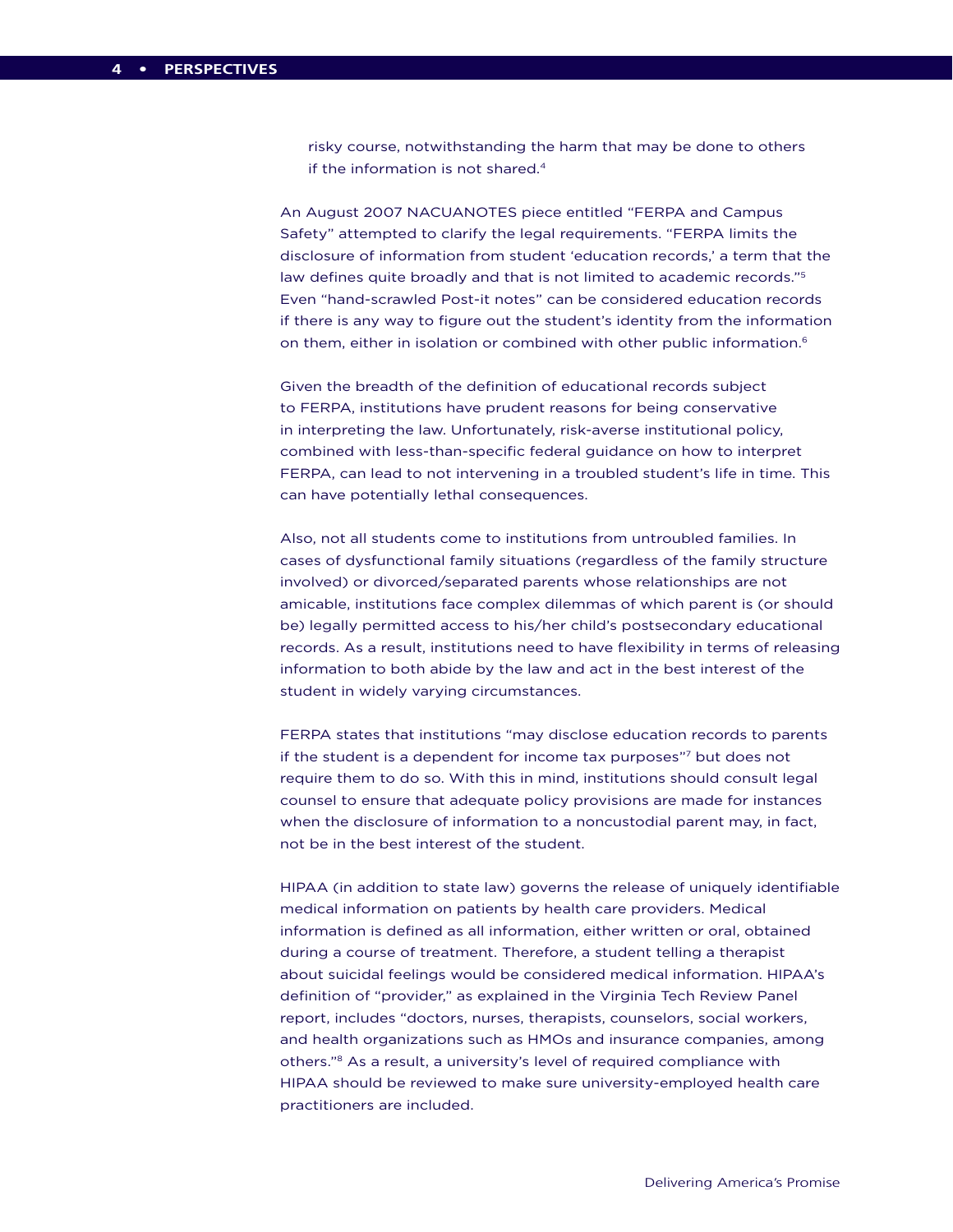## FERPA and HIPAA—The Interplay

FERPA and HIPAA have different scopes and limitations, yet can intersect in the case of a single student's institutional records—particularly if the student has been seen at a university mental health counseling center. For example, the Virginia Tech Review Panel explains that:

FERPA provides the basic requirements for disclosure of health care records at campus health care clinics, and state law cannot require disclosure that is not authorized by FERPA. However, if FERPA authorizes disclosure, a campus health clinic would then have to look to state law to determine whether it could disclose records, including state laws on confidentiality of medical records. For example, Virginia Tech's Cook Counseling Center holds records regarding Cho's mental health treatment. On a request for those records, the center must determine whether the disclosure is authorized under both FERPA and the Virginia Health Records Privacy Act.9

The Virginia Tech Review Panel's report includes some FERPA guidance from the U.S. Department of Education, dated June 2007. The main categories under which an institution is permitted to release information under FERPA, according to the guidance statement, are as follows:

- Any and all information may be released to an eligible student's parents without the consent of the student if the student is a dependent for tax purposes under IRS rules.
- $\blacksquare$  Schools can disclose educational record information to parents in the instance of a health or safety emergency involving their child.
- Schools are permitted to disclose to parents of a student under 21 that their child has violated "any law or policy concerning the use or possession of alcohol or a controlled substance."10
- **n** Schools are allowed to release information "from 'law enforcement unit records' to anyone—including parents or federal, State, or local law enforcement authorities—without the consent of the eligible student."<sup>11</sup> This specifically allows campus security "units"12 to share information recorded for purposes of law enforcement with others.
- $\blacksquare$  FERPA does not keep campus officials from sharing observations with parents based on information *other* than that contained in an education record (such as personal knowledge).
- **HIPAA's Privacy Rule "excludes from its coverage those records that are** protected by FERPA at school districts and postsecondary institutions that provide health or medical services to students. . . . For this reason,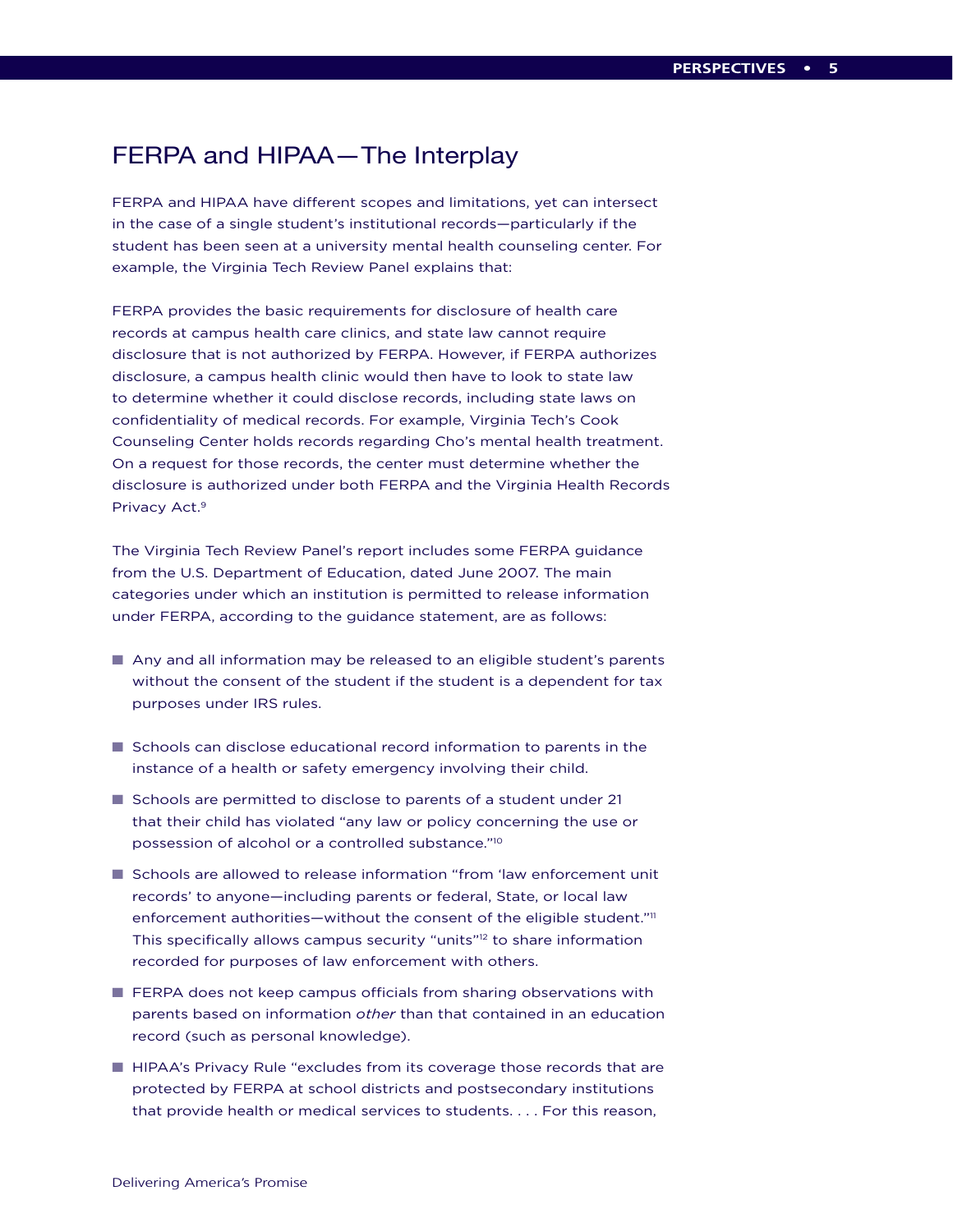records that are protected by FERPA are not subject to the HIPAA Privacy Rule and may be shared with parents under the circumstances described above."13

However, the Virginia Tech panel made a point of noting that current information privacy law, both in theory and practice, cannot adequately address problems stemming from students with significant issues that require multiple university offices' collaboration to address. The panel also recommended that in order to facilitate helping students, institutions confront the challenge of widespread lack of on-campus understanding of these laws and inconsistent use of discretion under them.14 Therefore, institutional leaders should be prepared to design easily understandable policies to clarify issues of appropriate and legal disclosure, liability of any and all institutional personnel under FERPA for either disclosure or nondisclosure, and flexibility in what constitutes an emergency situation.

In October 2007, the Department of Education issued several brochures for parents, postsecondary institutions, and elementary and secondary institutions, all intended to clarify and reinforce FERPA. The brochures restated key FERPA provisions in clear language and specifically mentioned in the postsecondary institution brochure that guidance on FERPA/HIPAA relations will be forthcoming.15 The Senate recently passed an amendment instructing the Department of Education to update a guidance document on information sharing under HIPAA and FERPA prepared jointly by the Department of Education and the U.S. Secret Service within three months of the amendment's enactment. If the amendment survives the political process, this will hopefully assist institutions in further developing and retooling their policies. However, the earliest date schools might anticipate receiving this guidance would be spring/summer 2008.

HIPAA trumps state law in a conflict between the two. Thus, if a state law is less protective of health records' privacy than HIPAA—such as a freedom of information law permitting disclosure at the discretion of an agency rather than forbidding it entirely—HIPAA prevails. However, disclosure is permissible by HIPAA in some situations where state law requires it. The example in the Virginia Tech Review Panel's report is that of Virginia, where Virginia health care providers are required to report evidence of child abuse or neglect; this is permissible disclosure under HIPAA.<sup>16</sup> Institutional officials should review HIPAA in conjunction with their own state laws and clarify procedures for the university community.

## State Legal Issues

After April 16, 2007, several states rushed to create commissions and task forces to study campus safety and pertinent public policy. Conclusions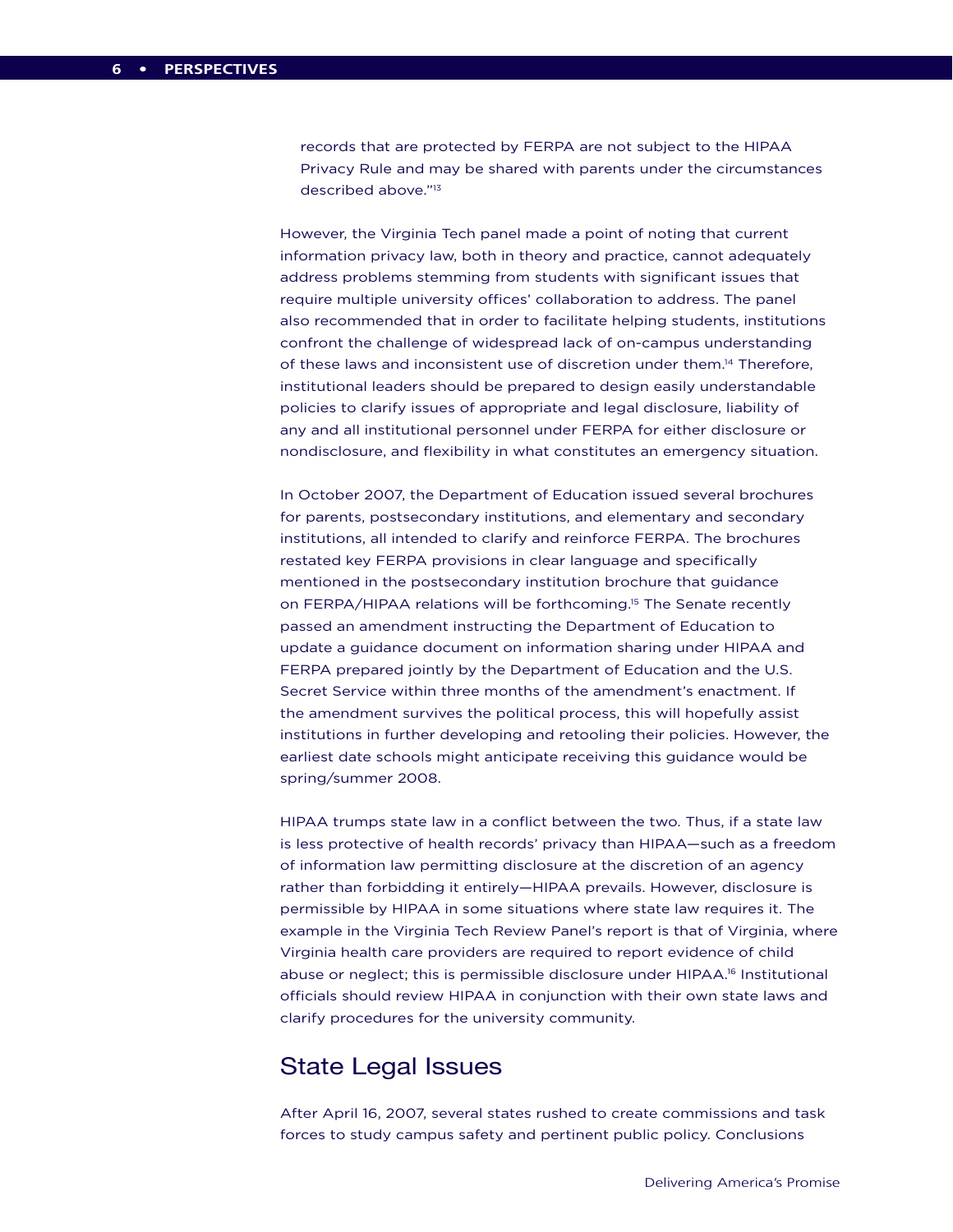released to date largely focus on expanding mental health staffing and training at the campus level, and expanding campus security and mass alert systems. However, at least one federal bill (H.R. 2220) has been introduced partly because of concern over the liability of institutions under state law for releasing information even when permitted under FERPA.17 These issues will need further monitoring.

#### **K-12 Record-Sharing with Universities**

Currently, students with physical or mental disabilities undergo a transition from the K-12 environment of Individualized Education Plans (IEPs) and supportive services to the college/university environment. In college, they must self-identify as being in need of assistance in order to receive support from disability services offices.

While there are sound reasons for the self-identification requirement—most compellingly, personal privacy and legal protection against admissions discrimination for students with disabilities—the practice also keeps a large amount of potentially helpful IEP information amassed at the K-12 record level from reaching colleges and universities. Also, if a student chooses not to self-identify, academic and other supports she or he has been accustomed to are suddenly withdrawn just as she or he is adjusting to a new environment.

A thorny question relating to K-12 records was raised by the Virginia Tech Review Panel report, which expressed hope that the issue would be more publicly and widely discussed:<sup>18</sup> should records indicating that a student has had psychological problems at the K-12 level be *required* to be submitted post-admission but prior to enrollment at a college/university? They would need to be kept strictly confidential and with restricted access unless an institution judges the student to be a potential threat to him/ herself or others. Another issue is whether college administrators coping with a troubled and potentially dangerous student should be permitted to go to the student's parent(s) and secondary school(s), inform the parent(s) of the student's behavior, and request all available information from K-12 administrators about that student's psychiatric history.

Whether this kind of record-sharing requirement is ethically sound, enforceable or logistically workable is unclear. But the Virginia Tech Review Panel report pinpoints the heart of the issue: "This much is clear: information critical to public safety should not stay behind as a person moves from school to school. Students may start fresh in college, but their history may well remain relevant."19

#### **State Agency Mental Health Record-Sharing with Universities**

Whether a state agency is currently permitted to share mental health records of students with institutions depends on the state involved.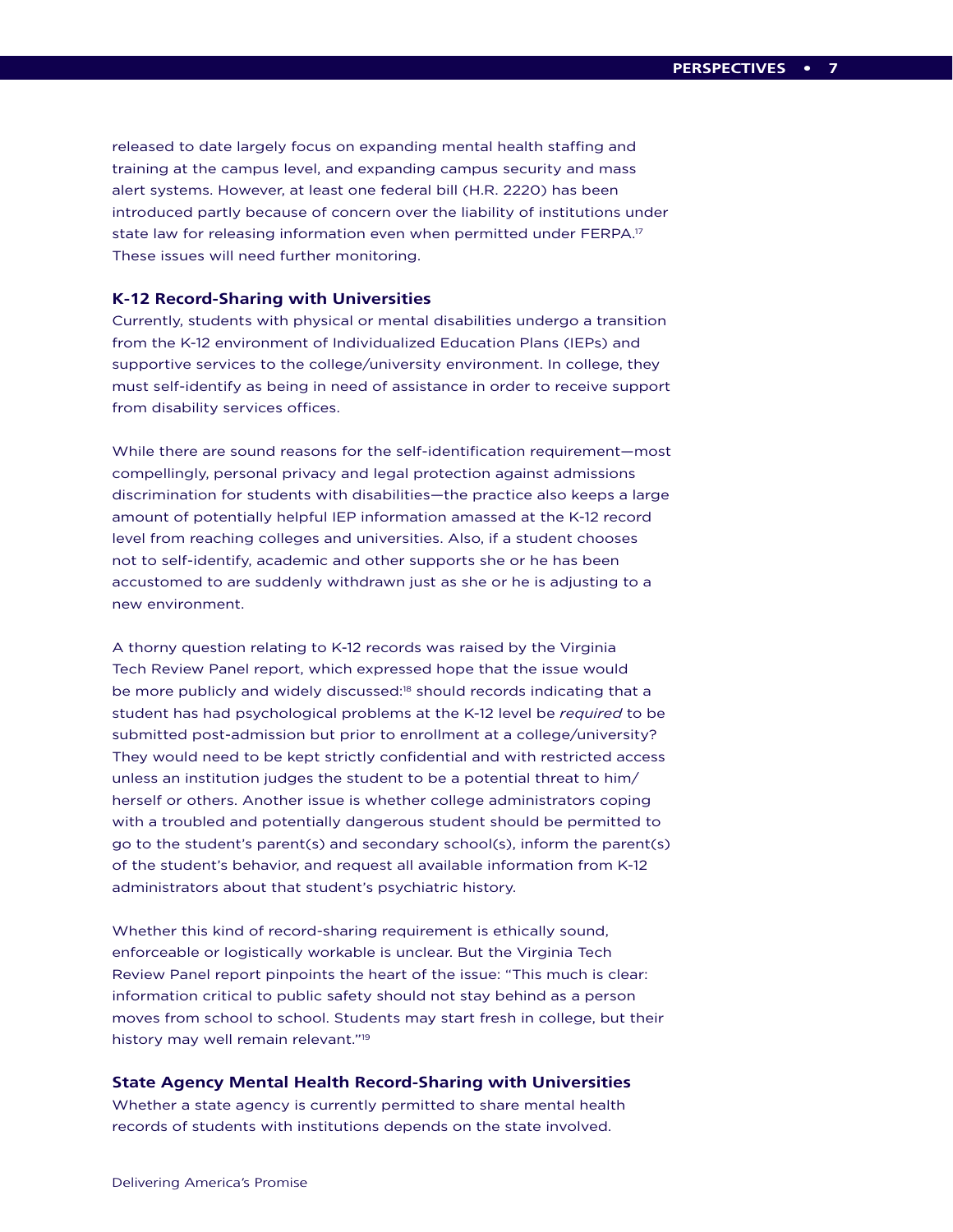However, the federal report to President Bush on the Virginia Tech incident recommended that state agencies both disseminate "accurate information to help ensure that family members, educational administrators, mental health providers, and other appropriate persons understand when and how they are legally entitled to share and receive information about mental illness"<sup>20</sup> and scrutinize state law to see whether appropriate changes are necessary to balance individual privacy versus the common good of security.

Both the federal report and the Virginia Tech Review Panel recommended that much more information-sharing be done by stakeholders (law enforcement, institutions, mental health agencies, other community stakeholders, and so forth). This would dispel some of the current uncertainties about when it is permissible for these stakeholders to act together with pooled information.

### Institutional Best Practices

Best practice suggestions in this document are just that: suggestions for guidance. Individual institutions must have autonomy to determine which practices work most effectively to best serve their own students, faculty, staff, administration and local communities. Policies imposed from above whether state or federal—requiring rigid solutions for assisting students with mental health issues run significant risk of alienating the very people whom the policies are intended to assist.

One of the lessons of the April 2007 Virginia Tech incident was that operating in an informational vacuum can lead to tragedy. Provided below are possible focal areas for institutions and policymakers to explore.

## Internal Focal Areas

#### **Student Mental Health: Separating Diagnosis from Behavior**

People cannot and should not be presumed to be potentially at risk of hurting themselves or others just because they have been diagnosed as having a mental health issue. According to the Surgeon General, most people with mental health issues do *not* commit violent acts.21 If a student, for example, coping with a mental health issue keeps his/her grades at an acceptable level for continued enrollment and functions as a law-abiding member of the university community, he or she should not be stigmatized according to his/her diagnosis.

This does not mean a college community is obligated to unquestioningly tolerate *behaviors* that put someone coping with a mental health issue and/or other members of the community at risk. Institutions should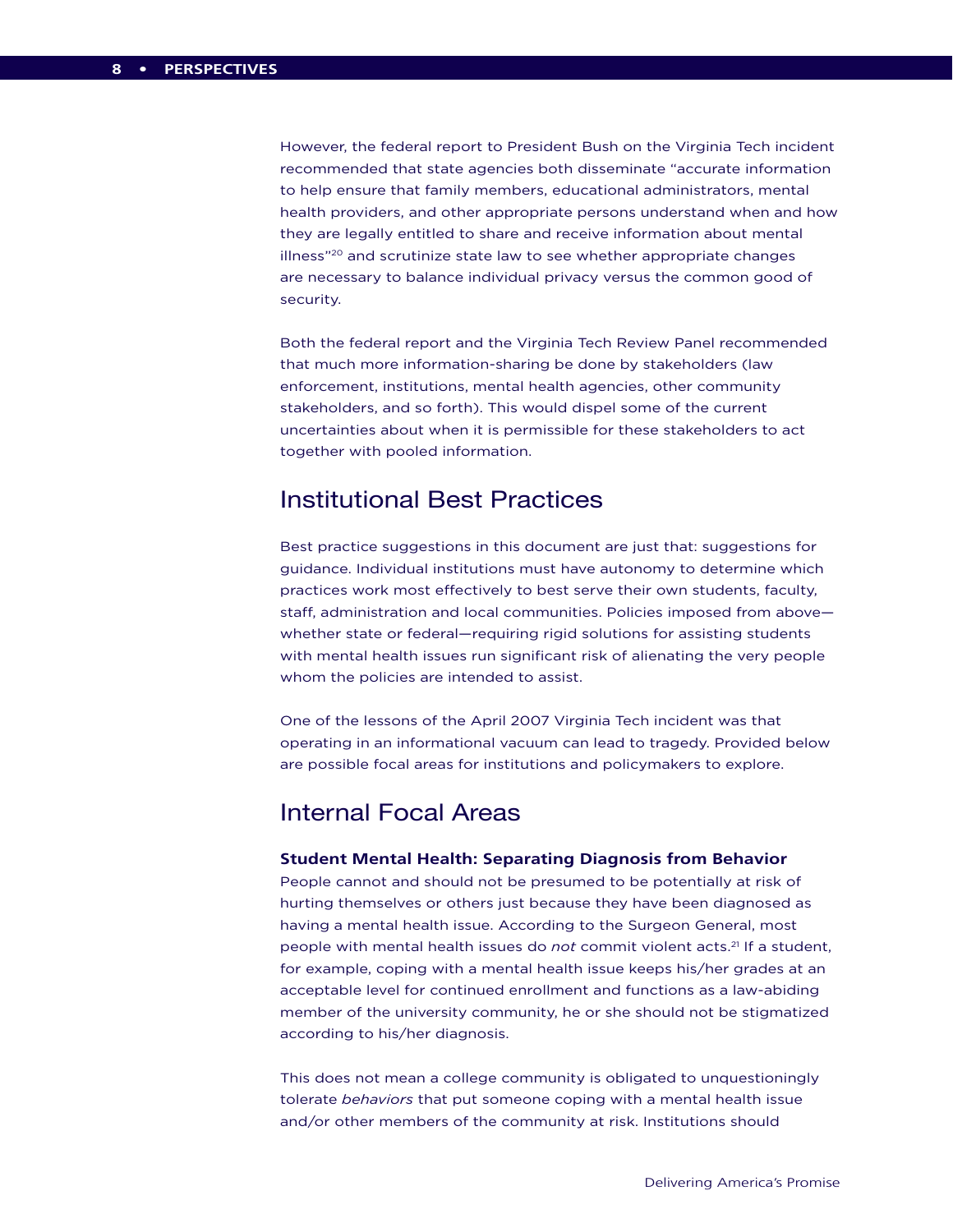implement revisions to policies and procedures to make clear that, as the Virginia Tech Review Panel puts it, "incidents of aberrant, dangerous, or threatening behavior must be documented and reported immediately to a college's threat assessment group, and must be acted upon in a prompt and effective manner to protect the safety of the campus community."<sup>22</sup>

The institution's task here is to balance abiding by the law, ensuring adequate public safety, and directing its finite resources in a way that is appropriate for the *entire* community. Not all institutions will possess equal financial or other resources to provide support services—particularly in communities where access to outpatient mental health services is difficult for reasons of budget, geography and/or lack of personnel. Institutions should work closely with their local communities to not only determine how their students will fare in the community outpatient mental health care system, but whether partnerships between the institutions and communities can be leveraged to create better services for all.

Policies addressing unacceptable student behavior should be clear and unambiguous and the chain of command for reporting incidents should be publicized to the institutional community. Communication between the academic and administrative sides of the university—preferably by means of referring incidents to a centralized threat assessment team composed of stakeholders from all areas of the university and possibly local law enforcement and/or mental health providers—should be encouraged and protocols for communication explicitly delineated.

Finally, threat assessment rather than profiling<sup>23</sup> and focusing on primary prevention in addition to emergency planning<sup>24</sup> may be the most effective ways of preventing emergencies and handling those that do occur.

#### **Admissions/Financial Aid Policies**

The Department of Education's Office of Civil Rights clearly states (quoting Section 504 of the Rehabilitation Act of 1973, as amended, 29 USC § 794 [Section 504]): "No otherwise qualified individual with a disability in the United States . . . shall solely by reason of her or his disability, be excluded from the participation in, be denied the benefits of, or be subjected to discrimination under any program or activity receiving Federal financial assistance . . . ."25

Therefore, it is illegal to discriminate against students with disabilities who are "otherwise qualified" on the basis of their disabilities alone. Under Section 504, institutions are not permitted to inquire of students, prior to admission, whether they have disabilities except under very restricted circumstances.26 High school students are not required to report disabilities to postsecondary institutions. Thus, those students who do not self-report a disability to their college or university may not receive available support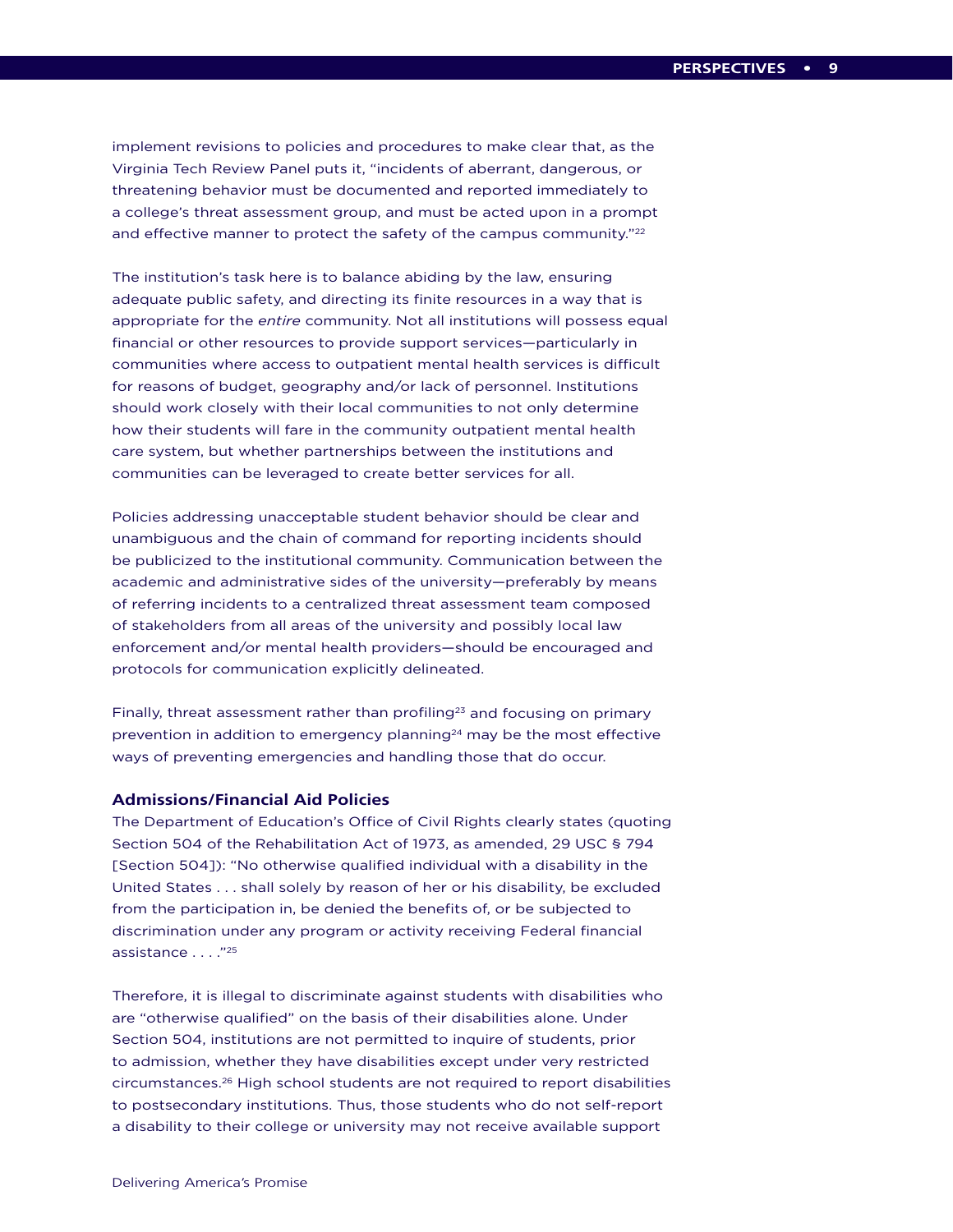to maximize their academic and personal successes. Yet students who do self-report a disability, particularly a mental health-related one, may fear discrimination as a result.

Given these competing legal issues and the litigious nature of current society, institutions should discuss with counsel the extent of potential liability in terms of the admissions application and admissions process. They should also discuss what measures institutions can legally take to balance individual student privacy and the common good.

Along these lines, the Common App, a popular admissions application, specifically asks high school guidance counselors (in their portion of the form) to indicate if an applicant has been found guilty of disciplinary violations "whether related to academic misconduct or behavioral misconduct"27 and if the applicant has been convicted of any misdemeanor, felony or other convictions known to the counselor. Information-sharing is possible between high school guidance counselors and admissions offices to an extent; institutions should strengthen ties while adhering to the law.

The FERPA provision that permits (but does not require) institutions to choose to disclose education records to parents if the student is claimed as a dependent for tax purposes $^{28}$  is one that should be examined carefully in crafting disclosure policies. This disclosure of student/parent tax return information between institutional offices is also subject to FTC regulations in terms of safeguarding customer financial information stemming from the Gramm-Leach-Bliley (GLB) Act of 2000. This includes colleges and universities in its provisions regarding safeguarding information, though the privacy provisions of the GLB Act are deemed to be met if an institution is in compliance with FERPA.29

#### **Housing**

Housing policy relating to troubled students involves not only the issue of appropriately addressing harmful behaviors on the part of students, but also thorny legal issues such as whether students who attempt or threaten suicide or other self-injurious behavior are legally permitted to be subject to disciplinary action or banned from housing under ADA and/or the Fair Housing Act. The ideal is to treat harmful behavior without making students feel stigmatized or afraid to reach out for help. As the Judge David L. Bazelon Center for Mental Health Law explains in their model policy for supporting students in crisis:

More often than not, school administrators genuinely believe they are doing the right thing by removing the student or initiating disciplinary action. Such punitive measures, however, discourage students—not just the penalized student but all others—from seeking help. They isolate students from social and professional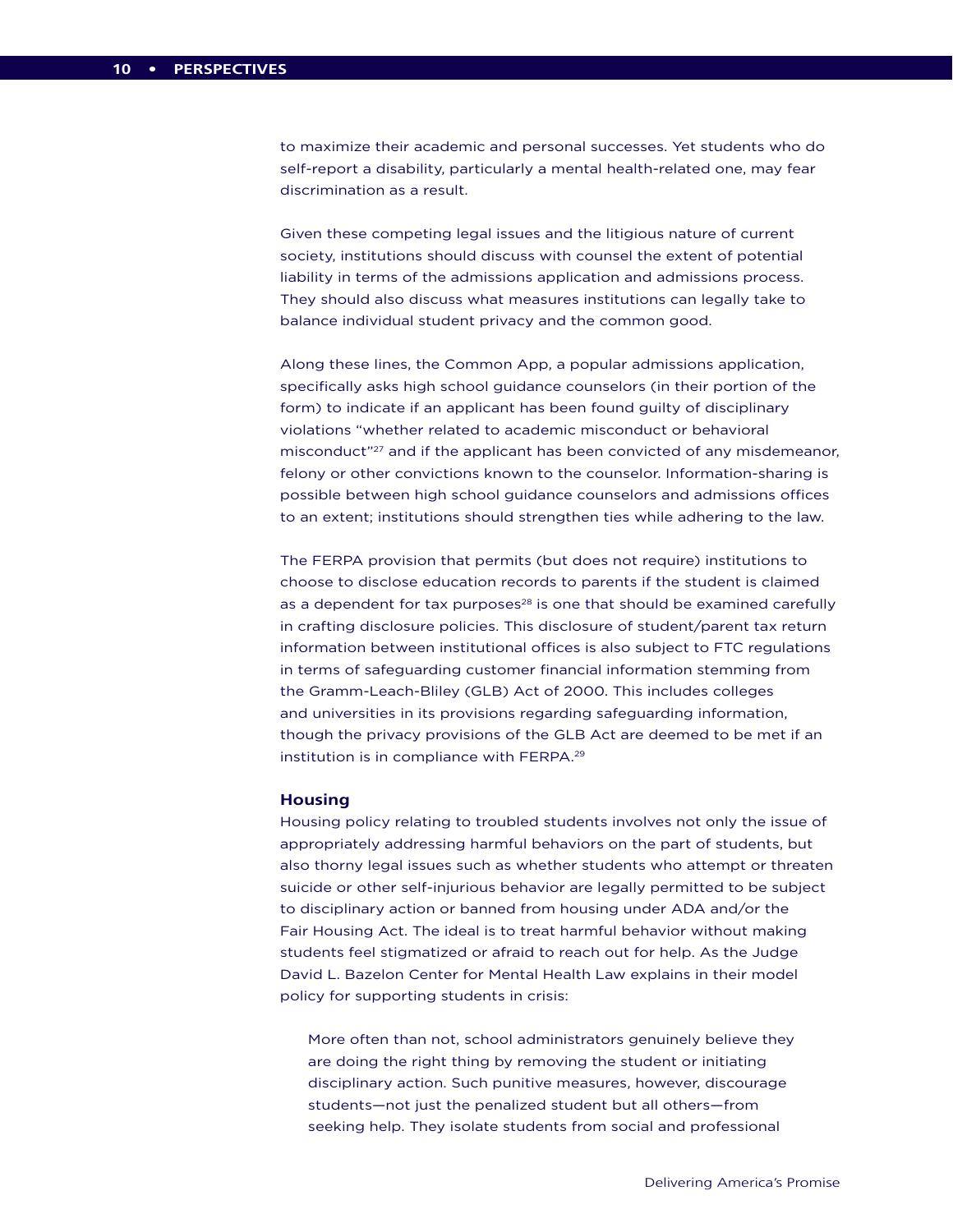supports—friends and understanding counselors and teachers—at a time of crisis, increasing the risk of harm. They may also result in loss of insurance coverage for mental health care.<sup>30</sup>

Two major court cases—both settled out of court, but which can nonetheless serve as reference points—regarding whether students who demonstrate self-injurious behavior can legally be removed from housing are *Nott v. George Washington University* and *Jane Doe v. City University of New York (Hunter College)*. 31 In both cases, the students sued alleging discriminatory treatment and violations not only of ADA but the Fair Housing Act for being precipitously removed from student housing after seeking medical treatment for mental health issues.

Nott's complaint contended that since he was not actively suicidal but simply seeking treatment for depression, GWU's actions in barring him from housing and in its preparations to expel him exacerbated his mental health problems and stood to cause more harm than good. Jane Doe's complaint focused on Hunter College's changing the locks on her dormitory room while she was hospitalized for treatment after a suicidal gesture. Press coverage of both cases focused on the perceived insensitivity toward mental health issues and heavy-handedness demonstrated by the institutions' actions.

Since both cases were settled out of court, no legal opinions are available for guidance. However, administrators may find it useful to review the legal documents and press coverage of these cases in light of their own institutional policies. The Department of Education's Office of Civil Rights has issued a number of recent decisions concerning complaints by students regarding both housing and involuntary leaves of absence that institutions should consult for guidance.<sup>32</sup>

#### **Student Life/Counseling**

Student life and student counseling professionals should work closely with a university's centralized threat assessment team and should be notified when students exhibit extremely abnormal or threatening behaviors. This will enable the counseling office to assess the student and see whether mandatory counseling should be required for the student to remain enrolled in classes and/or living in campus housing, or whether an alternative approach may be appropriate. Student life and/or student counseling services should also be reviewed to make sure that services are accessible and are not fragmented across different campus offices.

In terms of specific follow-through policy, the Virginia Tech Review Panel recommended that college counseling centers report all students receiving court-ordered mental health treatment (on- or off-campus) to the threat assessment team for follow-up. It also recommended that policies be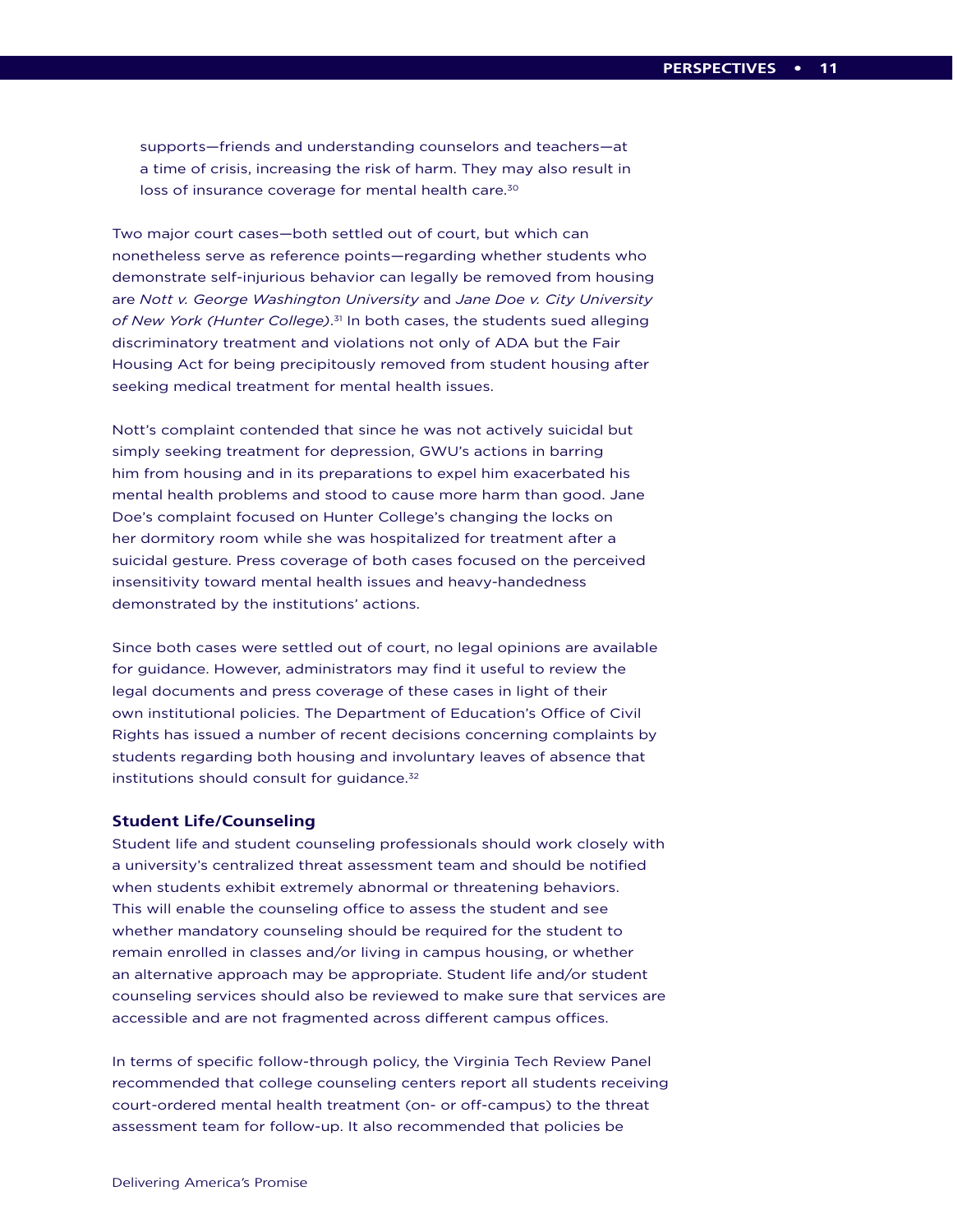developed regarding what information about such students can be shared with their families and roommates without violating privacy laws.<sup>33</sup> This recommendation is supported by research regarding voluntary counseling practices for suicidal college students. The University of Illinois' voluntary suicide prevention program reported that there was a less than 5 percent chance that students who either made suicide attempts or suicide threats would voluntarily attend four counseling sessions. However, when counseling sessions were made mandatory under a "mandated assessment program" if suicidal students wished to continue enrollment at the university, approximately 90-95 percent of students complied.<sup>34</sup>

Any policy developed must abide not only by privacy laws, but also by the legal and ethical constraints placed on certain mental health and medical professionals requiring them to adhere to a higher standard of patient confidentiality than nonmedical professionals. Medical and mental health professionals are generally subject to a higher burden of proof in terms of breaching professional confidentiality—i.e., an imminent threat of significant and imminent harm to a specific person may be necessary before they can disclose confidential treatment information.

However, while still honoring the legal and ethical limits placed on those medical and mental health professionals, the recommendation allows students whose mental health issues are severe enough that a court has mandated treatment to be monitored. In the best-case scenario, they will benefit from the combination of treatment and attention by counselors. It also balances the individual student's right to privacy with the right of his or her roommates to have an environment that is not threatened by their roommate's behavior.

Adding to the counseling office's caseload by creating a centralized threat assessment team and encouraging staff, faculty and administration to come forward regarding troubling or threatening student behavior costs money and requires adequate staffing. At Virginia Tech in July 2007, one full-time psychiatrist was available for 27,000 students.<sup>35</sup> Institutions are encouraged to review available counseling resources and develop strategies to augment them as necessary.

#### **Faculty Members/Teaching Assistants (TAs)**

Faculty members and TAs are in a unique position to notice troubling and potentially dangerous behavior by students and try to steer them toward helpful institutional resources. But because of the organizational structure of a university, faculty are often separated from administrative offices that might be in possession of facts regarding troubling and/or potentially dangerous behavior by students. The Virginia Tech report addresses the numerous instances in which such circumstances were present in the case of Cho Seung Hui. His individual incidents of antisocial behavior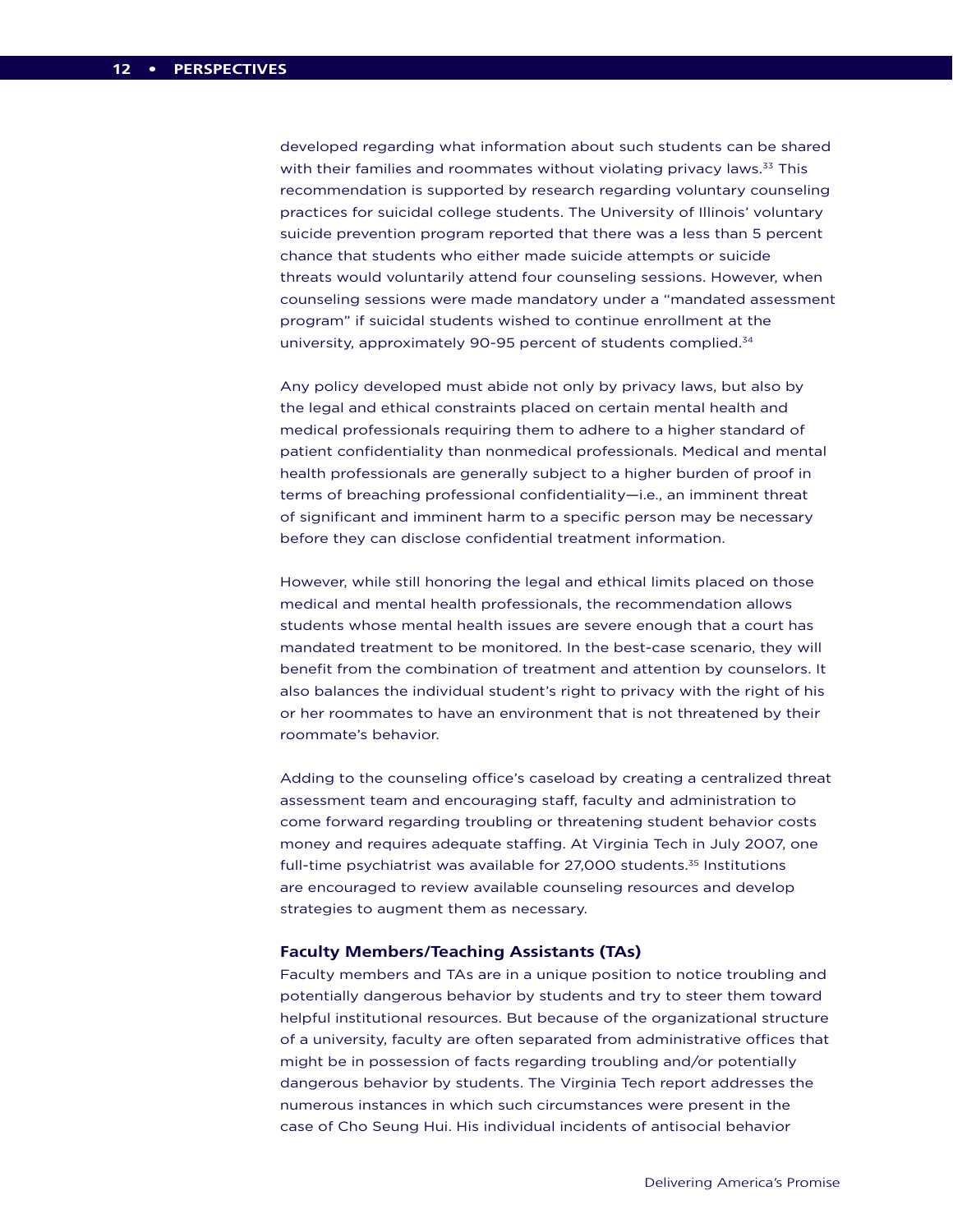in individual professors' classes were neither connected as a whole nor connected with other antisocial behaviors on his part. Such incidents were reported to administration (campus police and residence life) rather than faculty.36

However, faculty members and TAs are not clinical psychologists or law enforcement officials and should not be expected to act as such. Also, student creative writing—as morbid and violent as it can be—should not be assumed to be indicative of potential violence. Guidelines for assessing disturbing student writing, released by Virginia Tech's creative writing faculty after the shooting incident, state:

The creative writing program develops the creativity of student writers, which necessarily involves allowing them freedom of expression. Students should not feel that the program monitors and threatens them with disciplinary action for the themes and language they choose. Instructors should not feel that they must take on the roles of therapists or police officers—roles for which they have no professional training. . . . Probably at the core, we're concerned about writing that seems to warn of potential harm to self or others, or writing that reflects a deep desperation. Themes of violence and gruesome details might be markers, but they do not in themselves establish a problem.37

The best practice for faculty members/TAs is to have open and clear lines of communication between faculty and appropriate administrative offices about disturbing and/or confrontational student behavior. Preferably, the communication would be directed to a single team of members drawn from all appropriate offices. That way, individual faculty/TA experiences can, if necessary, be connected into a coherent behavior pattern and then intervention to help a troubled student can be performed.

Faculty and TAs also need to be clearly informed as to what FERPA permits in terms of communicating with other offices and/or parents about a student's behavior.

#### **Campus Police/Security**

Given the wide variety of higher education institutions across the United States—ranging from urban campuses in large cities to isolated rural campuses with little nearby law enforcement presence—there is no single best practice for campus security. Each institution must evaluate its own needs and devise its own emergency plans based on what resources are available within its local community.

However, in general, campus police should not work in isolation from the rest of the university. As Oren R. Griffin says in "Confronting the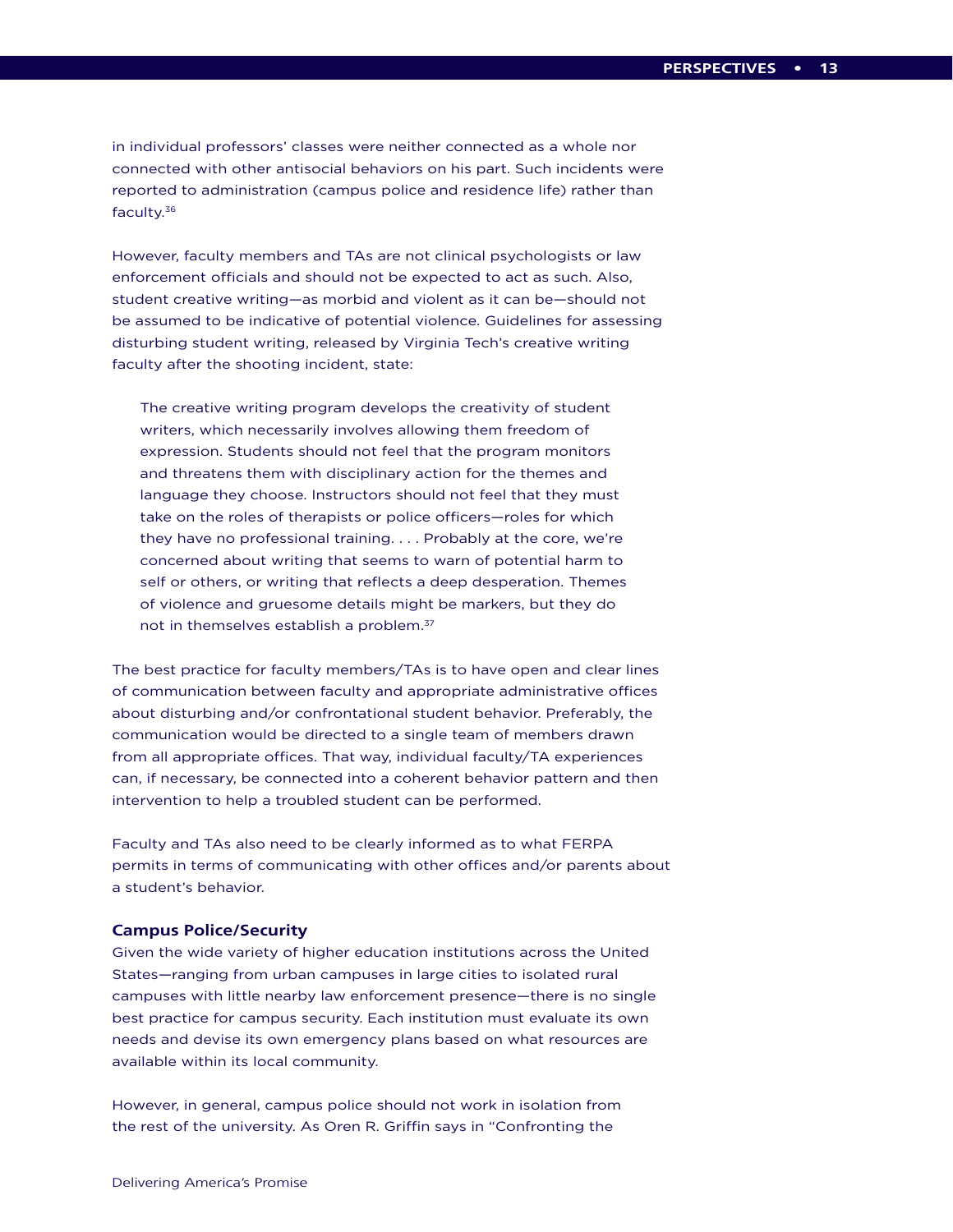Evolving Safety and Security Challenge at Colleges and Universities," "Campus safety and security can no longer be considered the parochial responsibility of the campus police department. College campuses are simply too vast in terms of facilities, programs, and personnel to expect a single unit to monitor any modern-day institution of higher learning."38 Campus police should be involved in the creation of any threat assessment team, and their FERPA role should be clarified not only to them, but to the entire university community.

Communication and increased training on what to do in case of an emergency are key—not only for campus police, but for faculty, staff and students. The Virginia Tech Review Panel report recommends that campus police be authorized to send emergency communications to the entire university community, instead of having to funnel requests through an administrator or a committee.<sup>39</sup>

Providing multiple methods of technology ranging from low-tech to hightech methods for those in charge of communicating emergencies or safety information are also crucial. In recent months, St. John's University (N.Y.) and the University of Colorado at Boulder both effectively used textmessaging systems to alert their campus communities to the presence of, respectively, a masked student with mental health issues carrying a loaded gun across campus and a random stabbing of a student by a former cafeteria worker with a history of mental illness and violence. But high-tech communications measures can be disrupted in many ways (power lines can be blown down or shorted; university Web sites and e-mail systems can be overwhelmed by traffic), so low-tech communications measures (sirens, bullhorns, etc.) should also be available.

Whether to arm campus police officers is a decision to be handled at the individual campus or system level, given that firearm laws vary by state and institutional climates differ. Recent cases involving the tasing of students also play a role in the institutional-level discussion of what is an appropriate equipping of public safety officers and use of force on campus.

The question of whether guns *other* than those carried by campus police officers should be allowed on campus is best handled at the individual campus or system level. Virtually all campuses currently prohibit firearms on campus. However, a candid discussion of the issue—for instance, weighing Second Amendment rights versus state law versus the appropriateness of carrying guns on a college campus, and attempting to divorce emotionalism from the issue as much as possible—is key. It is important to note that the Supreme Court's November 2007 decision to hear a Second Amendment case regarding the District of Columbia's ban on gun ownership (with an anticipated decision date of June 2008 as of this writing) may make such a discussion moot.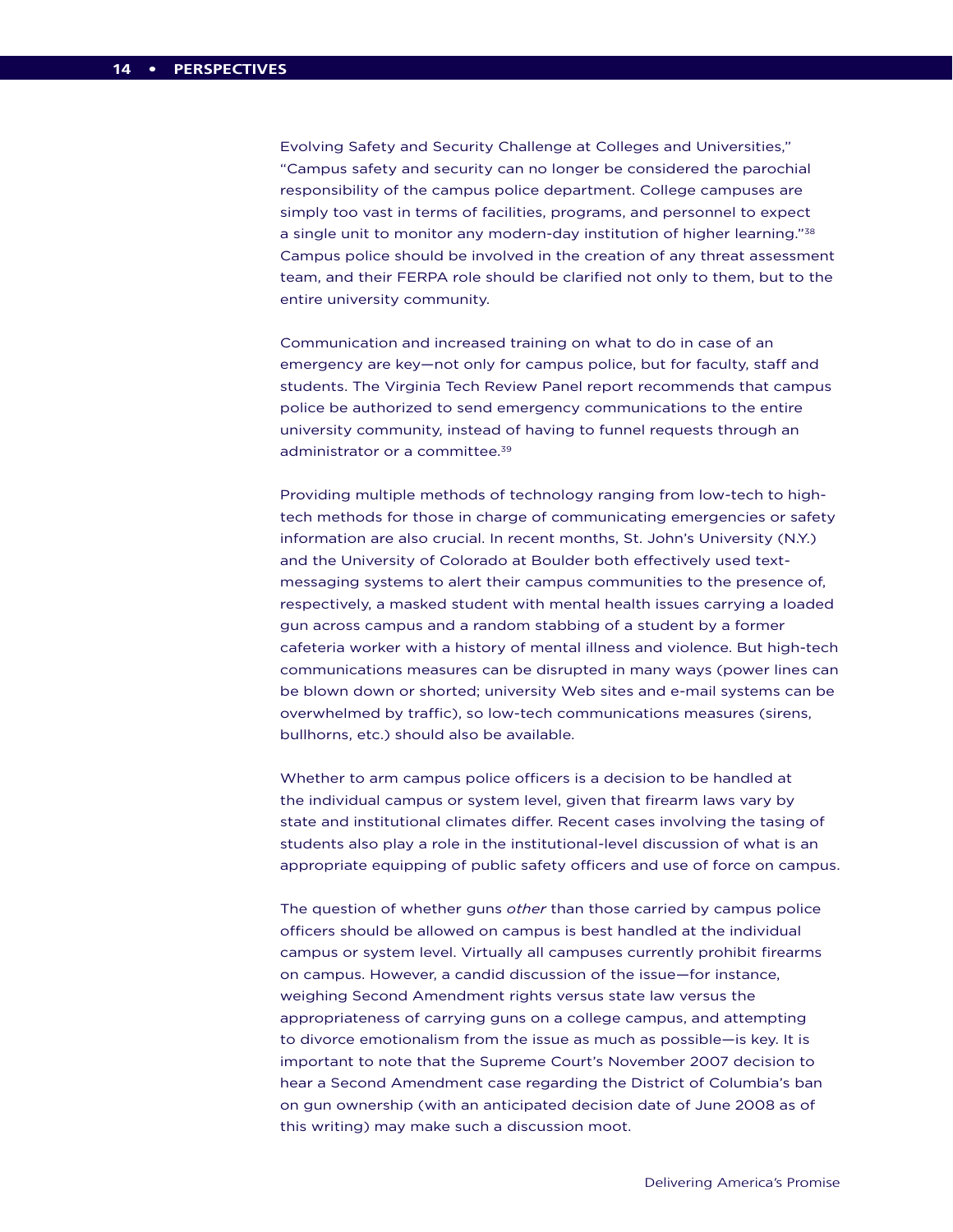#### **General Student Population Policy**

Again, good communication is crucial. Students should, as emphasized by the Department of Education/Secret Service Safe Schools Initiative, feel secure in talking about problematic behaviors—their own or those of someone else they know—to their faculty and administrators without fearing reprisal or dismissal<sup>40</sup> (although the document focuses mostly on K-12 safety, it will be updated by the Department of Education in response to the April 2007 shootings and university stakeholders should be aware of its contents).

But a policy of encouraging communication about mental health issues and any corresponding problematic behaviors cannot turn into Orwellian surveillance or star chambers. Due process must be observed and students given every opportunity to reach out for help without being penalized.

## External Focal Areas

#### **Off-Campus Mental Health Treatment Facilities**

Institutions' student counseling/mental health facilities should work with off-campus mental health treatment facilities in their communities—if they are not doing so already—to coordinate both treatment for their students and information-sharing between facilities and institutions. Informationsharing is obviously subject to HIPAA rules, and coordination of treatment is subject to off-campus resources' budgetary limitations. However, students should not be allowed to fall through the cracks in the way that Cho Seung Hui did in his encounters with off-campus mental health services in Blacksburg, Virginia.

#### **Local Law Enforcement Agencies**

Institutions should gauge their interactions with local law enforcement including making decisions on what role local law enforcement should play in a campus threat assessment team—depending on their particular locations' law enforcement structure. A campus located in a rural area where state troopers are the primary form of law enforcement and a campus located in a densely populated city with a large police department will be interacting with different law enforcement infrastructures and must be sensitive to their law enforcement partners' needs.

The Virginia Tech Review Panel recommended that campus police train with local law enforcement on how to respond to shooters on campus and other emergencies.<sup>41</sup> The National Association of Attorneys General suggested that institutions also be included in general law enforcement training regarding large-scale hazards such as terrorism, as well as in more specific community-based training addressing the particular vulnerabilities of educational institutions (open campuses, events drawing large crowds, etc.).42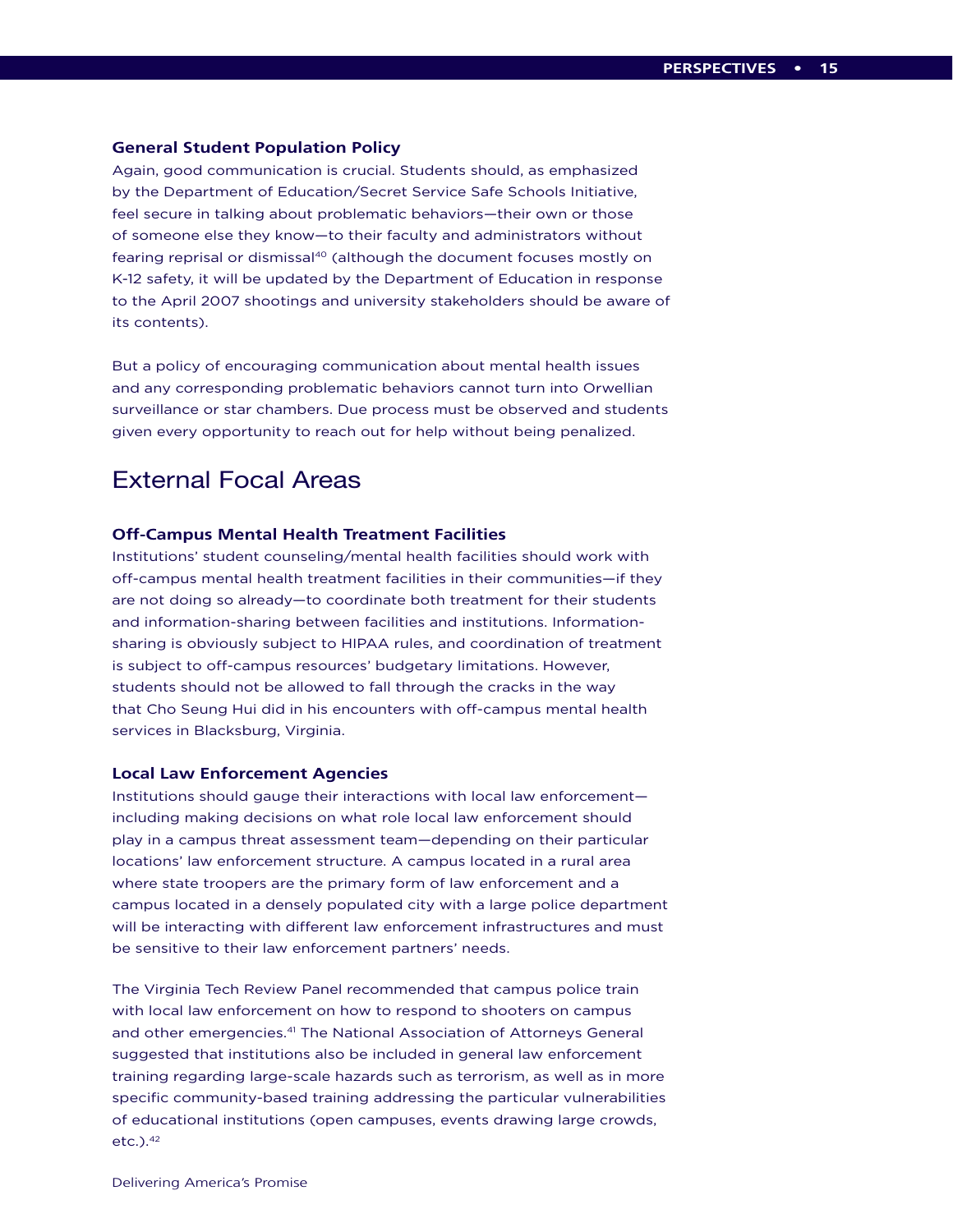#### **Government**

Government—at the federal, state and local levels—can be an important partner with institutions working to balance individual student privacy and the public good. However, excessive micromanagement by government will not advance the overall public good.

#### **Parents**

Parents are an extremely important part of the equation when it comes to working with troubled students. Parents are typically not only the student's next of kin, but a source of love and support. They can also provide crucial information to institutions regarding the student's prior treatment history and behavior. Yet if a student is experiencing psychological issues related to his or her family of origin, it may be more detrimental than beneficial for an institution to inform or involve his or her parents in treatment activities.

However, *not* informing parents when a student is exhibiting disturbing or potentially dangerous behavior may be just as detrimental to the student's health and well-being. Several court cases involving student suicides have raised the issue of whether institutions have a "duty to notify" parents about students' suicide attempts according to FERPA (see *White v. University of Wyoming, Jain v. State,* and *Mahoney v. Allegheny College* for examples).<sup>43</sup>

Institutions should work with legal counsel, student affairs, and other institutional stakeholders to craft updated parental notification policies that are both legally permissible under FERPA and allow flexibility to handle situations on a case-by-case basis.

## Summary and Conclusions

Balancing student privacy, the public good, and campus security is a delicate and complicated task. There cannot be a single mandated course of action for institutional procedures in handling extremely troubled students. However, some basic guidelines can be distilled for institutions to adapt as their individual circumstances fit:

- *Institutions must understand and clearly communicate to their faculty, administration, staff and students what applicable federal and state law allows regarding the treatment of students with mental health issues.*  To this end, institutions should work with the Department of Education to receive more training and guidance on the subject of FERPA, HIPAA, Fair Housing Law and other applicable laws.
- *Institutions must set up clear, consistent lines of external communication with local law enforcement and appropriate state officials (such as governors) regarding legal issues, threat assessment, and the*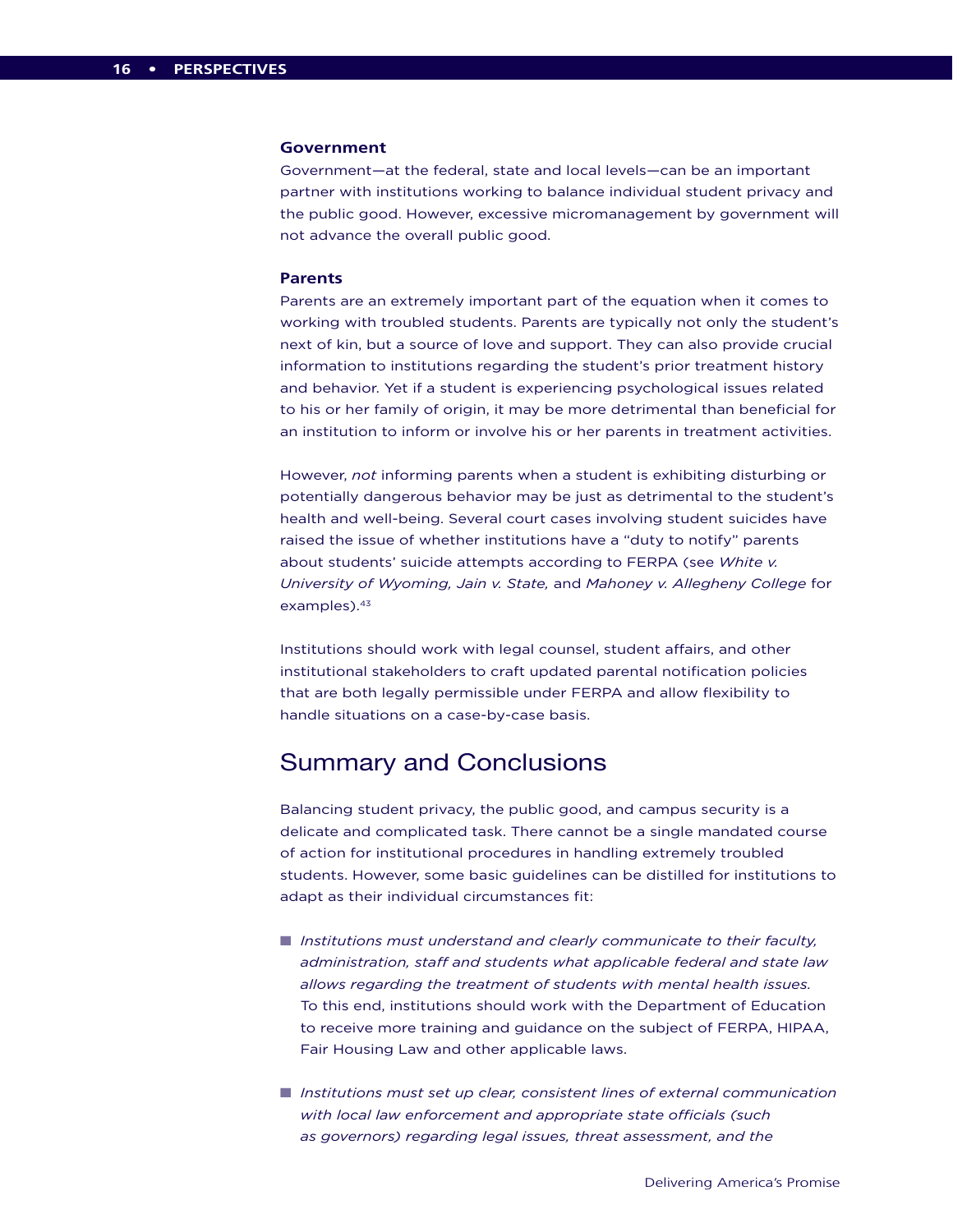*coordination of unified crisis management communications in the event of a large-scale emergency.* This will differ from institution to institution, but information-sharing about what is permissible under state and local law, and how communication will be handled in the event of a largescale emergency is key.

- *Institutions should, as far as possible, encourage an institutional climate and develop policies to ensure that students facing mental health issues feel safe in seeking help without fear of retribution.* A punitive attitude toward mental health issues on the part of an institution helps no one—not the student, not the institution, and not the community. The institutional goal should be to balance both the needs of a troubled student and the common good of the community to accommodate both as much as is reasonable and appropriate.
- *Institutions and their local communities should work together in identifying mental health treatment gaps in the community and advocating in common for increased mental health treatment resources.* A rising tide floats all boats; institutions and their communities can help each other secure more resources together than they can working separately.
- *Institutions should examine their available on-campus resources in terms of mental health treatment and determine—with state and local involvement as appropriate—the feasibility of expansion.* Colleges and universities are not mental health treatment centers and should not be thought of as such. They also should not be expected to unreasonably accommodate behaviors that are dangerous to a student or to others on campus. However, it is in their best interest and that of the public to provide reasonable and appropriate accommodations and mental health supports to assist students in completing college and moving on to productive lives.
- Centralized threat assessment teams should be set up at the institutional *level and involve not only student services, but faculty, campus law enforcement, off-campus law enforcement, and mental health services personnel as appropriate.* As has been seen in the analysis of the Virginia Tech tragedy, fragmented communication among different divisions of the university hindered putting individual incidents of aberrant student behavior into a coherent whole. Centralizing the process of evaluating threatening or frightening behavior to provide inputs from all possible sources and facilitate extensive communication allows institutions to devise the most effective plans to help troubled students, rather than inadvertently let them fall through the cracks.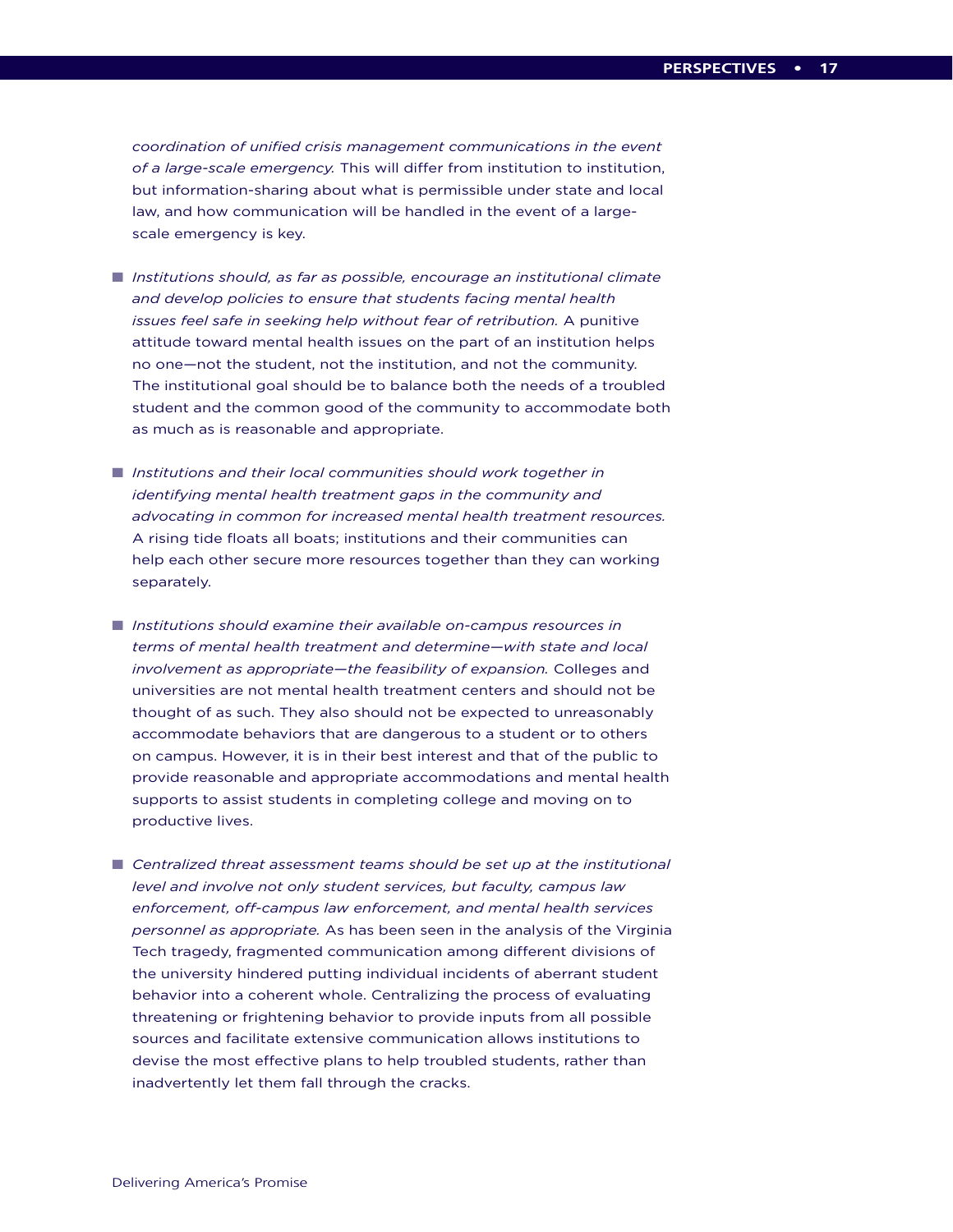These are not hard and fast guidelines; campus-level administrators and system executives must be allowed flexibility to adapt policies to their own campuses.

The most important best practice this document can offer is emphasizing communication and understanding among all higher education stakeholders regarding mental health issues. With communication and understanding, reasonable yet compassionate policies can be crafted and information can be shared as widely as it can *appropriately* and *legally* be shared for the purpose of helping students with mental health issues succeed and thrive to their fullest potential while simultaneously maximizing campus security.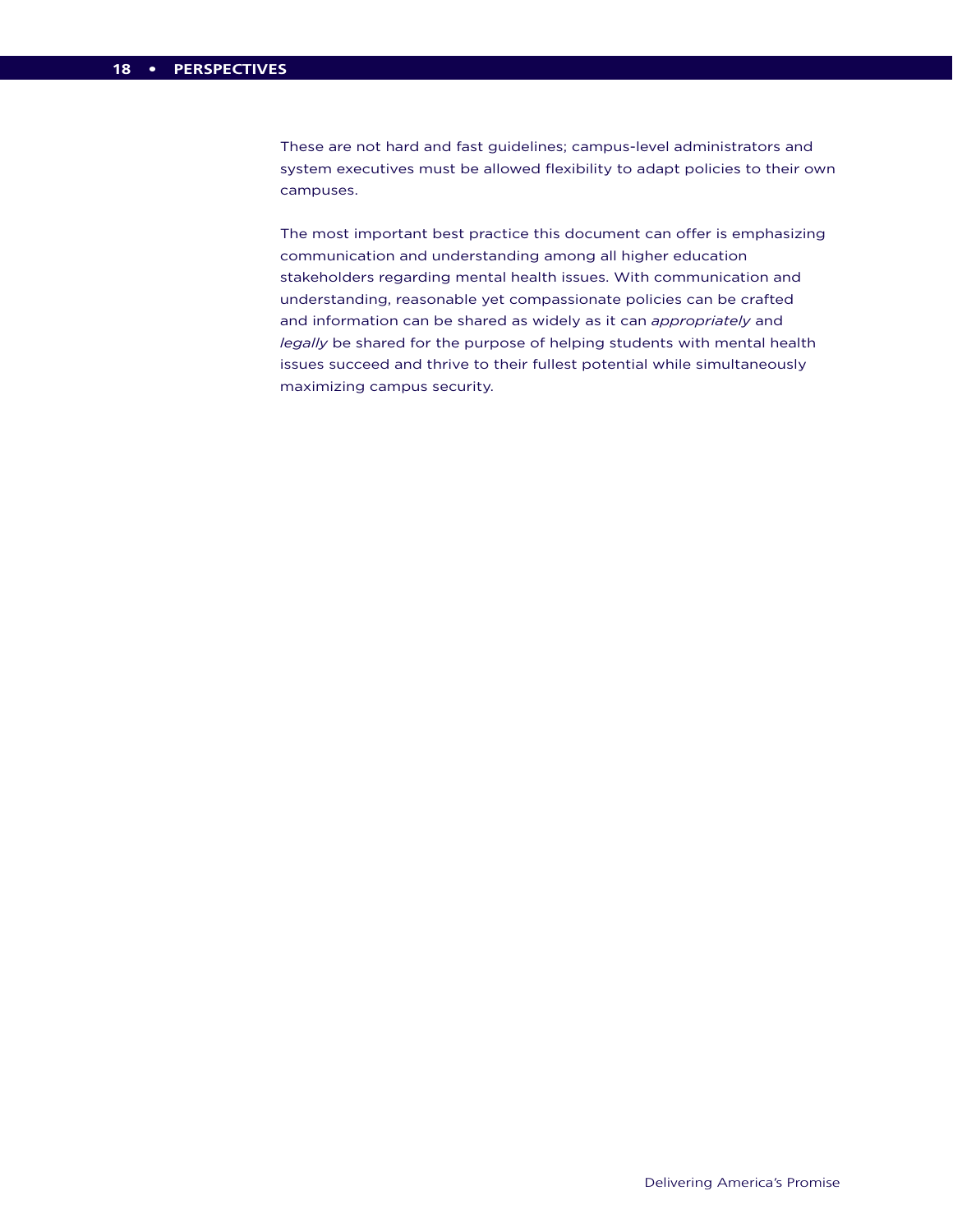#### Resource Information

This brief listing of electronic resources available to institutions on student privacy, mental health, and campus security does not pretend to be comprehensive in a rapidly evolving field or an endorsement of any particular organization, but is offered as a service to readers.

#### U.S. Government Links

#### **U.S. Department of Education:**

Family Policy Compliance Office: Various policy, brochures and guidance. ed.gov/policy/gen/guid/fpco/index.html

Office of Civil Rights: Handles issues relating to discrimination and higher education. ed.gov/about/offices/list/ocr/index.html

"Practical Information on Crisis Planning" brochure: ed.gov/admins/lead/safety/crisisplanning.html

"Protecting Students with Disabilities: Frequently Asked Questions About Section 504 and the Education of Students with Disabilities." ed.gov/about/offices/list/ocr/504faq.html

Safe Schools and FERPA: Various FERPA-related brochures and guidance. ed.gov/policy/gen/guid/fpco/ferpa/safeschools/index.html

#### **U.S. Department of Health and Human Services:**

Report to the President on Issues Raised by the Virginia Tech Tragedy hhs.gov/vtreport.html

#### **U.S. Secret Service:**

National Threat Assessment Center—Secret Service Safe Schools Initiative secretservice.gov/ntac\_ssi.shtml

#### **U.S. Surgeon General:**

Mental Health: A Report of the U.S. Surgeon General surgeongeneral.gov/library/mentalhealth/chapter1/sec1.html#approach

#### Association/Organization Links:

#### **American Association of State Colleges and Universities (AASCU)**

Expecting the Unexpected: Lessons from the Virginia Tech Tragedy. aascu.org/pdf/07\_expectingunexpected.pdf

#### **American College Health Association (ACHA)**

Information and link to the National College Health Assessment. acha.org/

#### **Judge David L. Bazelon Center for Mental Health Law**

Students and Mental Health: Information including text of OCR complaints, lawsuits and other publications

bazelon.org/issues/education/StudentsandMentalHealth.htm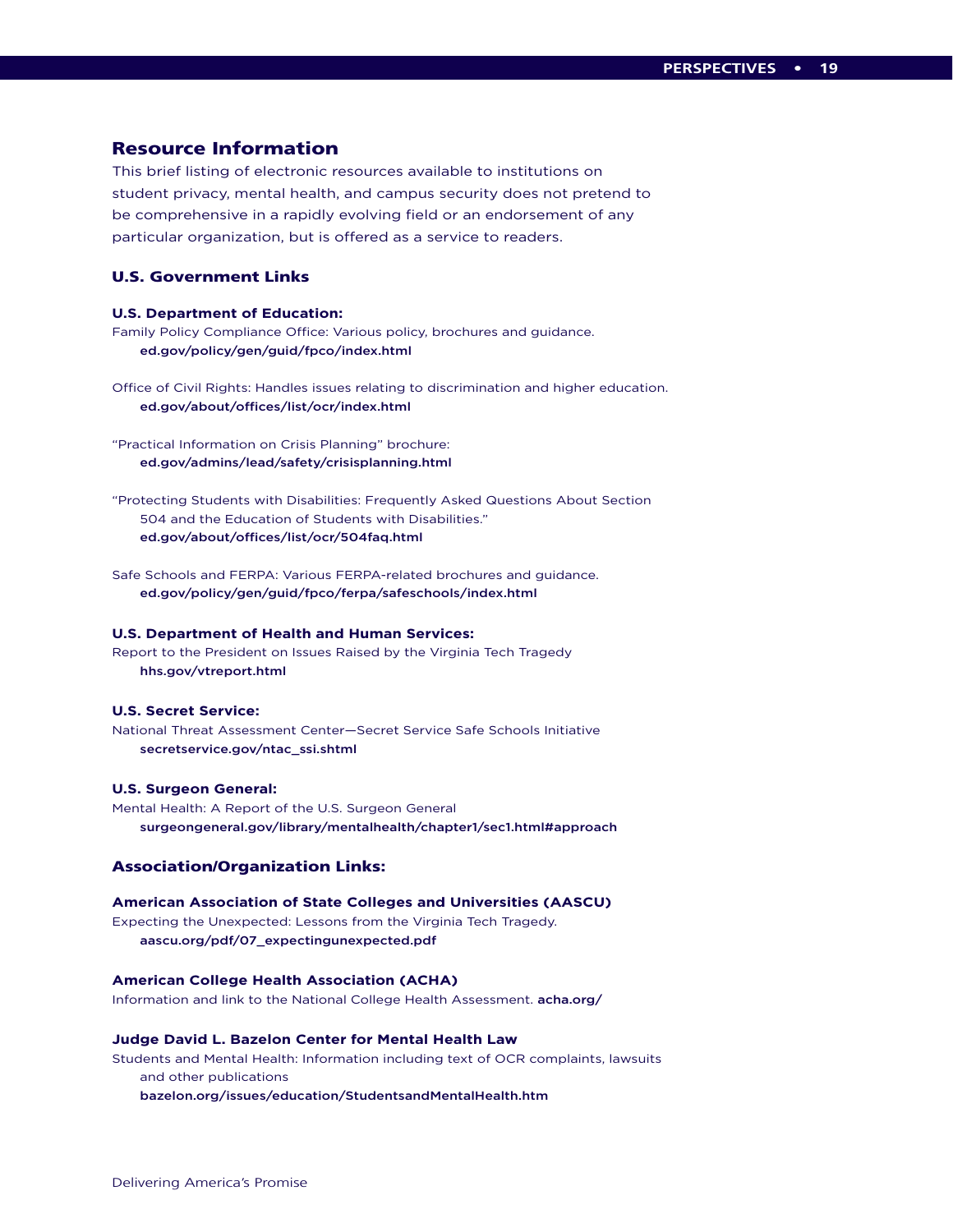**National Association for College Admissions Counseling (NACAC)** Information available for both members and nonmembers nacacnet.org/MemberPortal/

**National Association of College and University Attorneys (NACUA)** Legal Resources Services: Information available,some for members only nacua.org/lrs/documents.asp#ferpa

**National Association of Student Personnel Administrators (NASPA)**

Information available for both members and nonmembers. naspa.org/

#### **Other**

#### **Active Minds on Campus**

Nonprofit organization for mental health awareness on campus. activemindsoncampus.org/

#### **The Catholic University of America Office of General Counsel**

Information and publications. http://counsel.cua.edu/security/publications/

#### **The Jed Foundation**

Nonprofit organization working to prevent suicide on campus. jedfoundation.org/

#### **The Virginia Tech Review Panel Report**

State commission report. vtreviewpanel.org/report/index.html

#### **Gary Pavela.com: Law and Policy in Higher Education**

Noted scholar on law and policy issues (including student mental health issues). garypavela.com/

#### **Threat Assessment Group Inc.®: A Park Dietz Company**

Company that has worked with federal/state officials regarding school violence issues. taginc.com/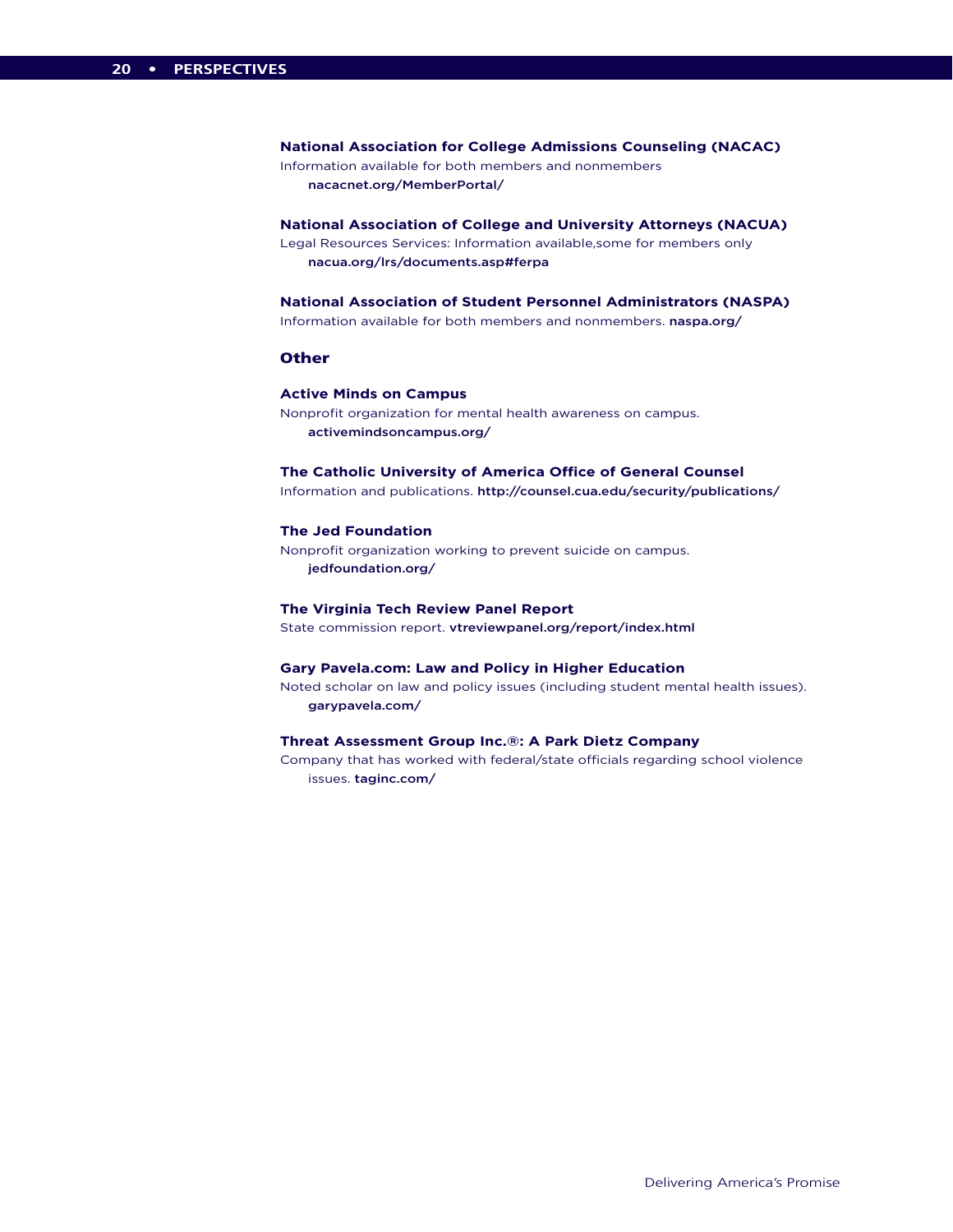- 1 American College Health Association-National College Health Assessment, cited in Judge David L. Bazelon Center for Mental Health Law, Version 1.0, May 2007: *Supporting Students: A Model Policy for Colleges and Universities.* Retrieved September 18, 2007 frombazelon.org/pdf/SupportingStudents.pdf., 2007
- 2M.N. Sharpe, B.D. Bruininks, B.A. Blackloc, B. Benson, and D.M. Johnson, 2004, *The Emergence of Psychiatric Disabilities in Postsecondary Education,* cited in Holley A. Belch and Laura E. Marshak, "Critical Incidents Involving Students with Psychiatric Disabilities: The Gap Between State of the Art and Campus Practice," NASPA Journal, 2006, Vol. 43, no. 3, p. 465.
- 3"Veteran stress cases up sharply," *USA Today,* October 18, 2007, retrieved fromusatoday/com/news/washington/2007-10-18-veterans-stress\_N.htm.
- <sup>4</sup>*Mass Shootings at Virginia Tech April 16, 2007: Report of the Virginia Tech Review Panel Presented to Timothy M. Kaine, Governor Commonwealth of Virgini*a, August 2007, p. 63. Retrieved September 18, 2007 fromvtreviewpanel.org/report/index. html. Hereafter referred to as Virginia Tech Review Panel.
- 5Nancy E. Tribbensee and Steven J. McDonald, "FERPA and Campus Safety," NACUANOTES Vol. 5, No. 4, p. 2. Retrieved September 18, 2007 fromnacua.org/ documents/ferpa1.pdf.

6Ibid.

- 7U.S. Department of Education, "Balancing Student Privacy and School Safety: A Guide to the Family Educational Rights and Privacy Act for Colleges and Universities," October 30, 2007, p. 2.
- 8Virginia Tech Review Panel, 2007, p. 65.

9Ibid., p. 66.

10Ibid., p. H-7.

 $<sup>11</sup>$ Ibid.</sup>

 $12$ Ibid.

 $13$ Ibid.

- 14Ibid., p. 68.
- 15U.S. Department of Education, "Balancing Student Privacy and School Safety: A Guide to the Family Educational Rights and Privacy Act for Colleges and Universities," October 30, 2007, p. 2.
- 16Virginia Tech Review Panel, 2007, p. 65.
- <sup>17</sup>J.J. Hermes, "Congress Mulls Change in Student Records Law to Help Prevent Violence," *The Chronicle of Higher Education,* October 5, 2007, v. 54, issue 6, p. A20.

18Virginia Tech Review Panel, 2007, p. 39.

19Ibid.

- 20U.S. Department of Education, U.S. Department of Health and Human Services, U.S. Department of Justice, *Report to the President on Issues Raised by the Virginia Tech Tragedy,* June 13, 2007, p. 8.
- 21David Satcher, M.D., Ph.D., Surgeon General, U.S. Public Health Service, M*ental Health: A Report of the Surgeon General,* retrieved 11-1-07 from surgeongeneral. gov/library/mentalhealth/chapter1/sec1.html#approach

22Virginia Tech Review Panel, 2007, p. 53.

- <sup>23</sup>Statement of Dewey G. Cornell, Ph.D., Before the U.S. House Committee on Education and Labor Hearing on "Best Practices for Making College Campuses Safe," May 15, 2007, p. 3, retrieved October 31, 2007 from http://youthviolence. edschool.virginia.edu/prevention/congress/Cornell%20Testimony%20for%20 5-15-07%20Congressional%20Hearing%20.pdf.
- <sup>24</sup> Park Dietz, M.D., M.P.H., Ph.D., "Prevention of Campus Threats and Violence," paper scheduled for presentation at the Annual Meeting of the National Association of College and University Attorneys, June 29, 2007, San Diego, California, p. 11. 25ed.gov/about/offices/list/ocr/504faq.html.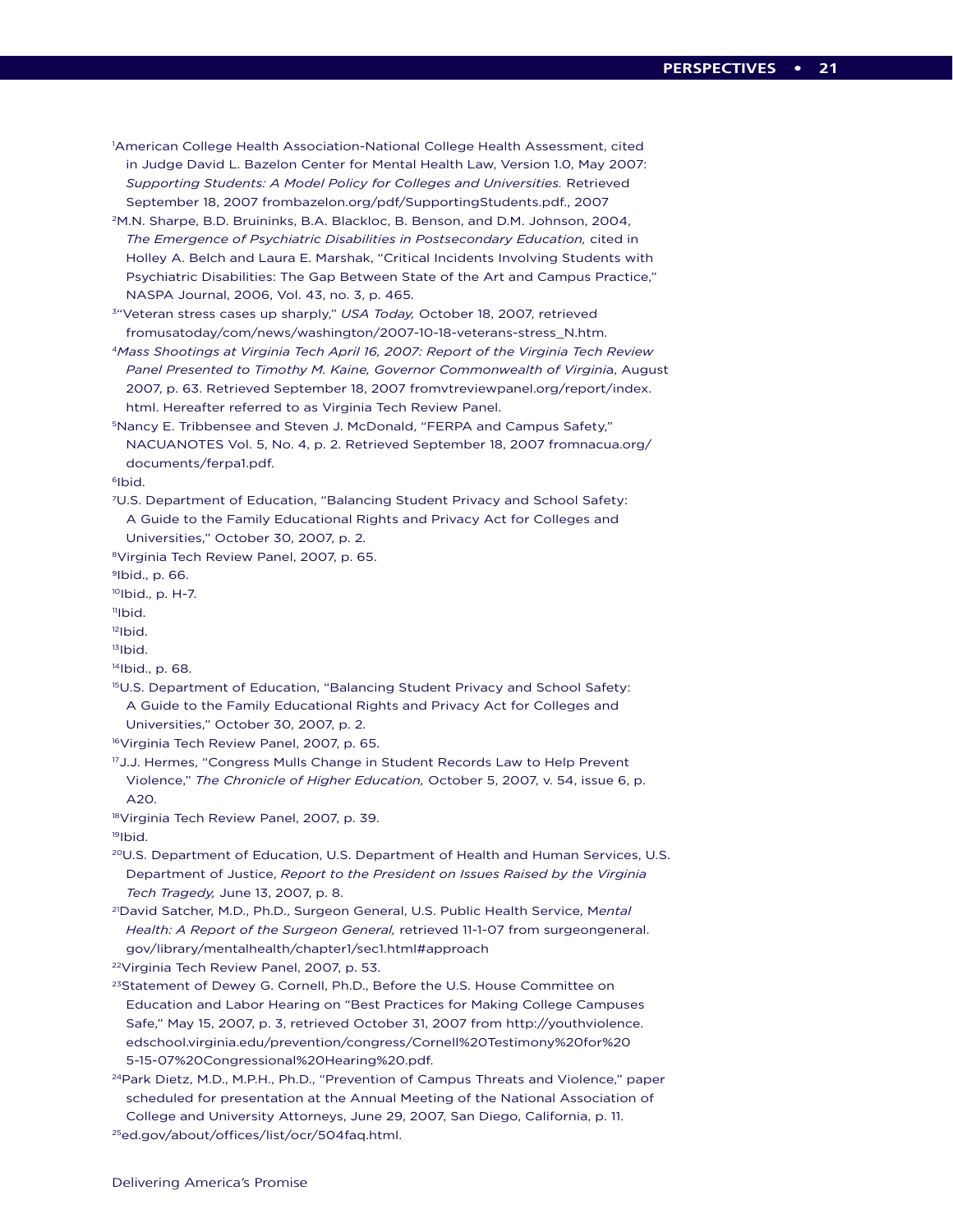- <sup>26</sup> J.K. Heaney and D.C. Pullin, "Accommodations and Flags: Admission Testing and the Rights of Individuals with Disabilities," 1998, *Educational Assessment* 5(2), pp. 71-93, cited in Cara Cahalan-Laitsusis, Ellen B. Mandinach, and Wayne J. Camera, "The Impact of Flagging on the Admission Process," *Journal of College Admission,* No. 181, Fall 2003, downloaded from Wilson Web October 12, 2007.
- 27Common App, Secondary School Report, downloaded from commonapp.org/ CommonApp/docs/downloadforms/SSR.pdf
- <sup>28</sup>*Parents' Guide to the Family Educational Rights and Privacy Act: Rights Regarding Children's Education Records,* U.S. Department of Education, October 30, 2007, p. 2.
- 29NACUBO Advisory Report 2003-01, January 13, 2003, "Colleges and Universities Subject to New FTC Rules Safeguarding Consumer Information," p. 1.
- <sup>30</sup>Judge David L. Bazelon Center for Mental Health Law, "Supporting Students: A Model Policy for Colleges and Universities," May 15, 2007, p. 2.
- 31Bazelon Center for Mental Health Law, "Students and Mental Health," retrieved October 31, 2007 from bazelon.org/issues/education/StudentsandMentalHealth. htm

<sup>32</sup>Bazelon Center for Mental Health Law, "Legal Challenges," retrieved January 10, 2008 from bazelon.org/issues/education/StudentsandMentalHealth.htm 33 Virginia Tech Review Panel, p. 54.

34Valerie Kravets Cohen, May 2007, "Keeping Students Alive: Mandating On-Campus Counseling Saves Suicidal College Students' Lives and Limits Liability," *Fordham Law Review* v. 75 no. 6, p. 3121, retrieved from Wilson Web September 14, 2007.

- <sup>35</sup>Miriam Schuchman, M.D., "Falling through the Cracks: Virginia Tech and the Restructuring of College Mental Health Services," July 12, 2007, *The New England Journal of Medicine,* downloaded October 29, 2007 from nejm.org.
- 36Virginia Tech Review Panel, pp. 51-52.
- 37Virginia Tech, *Responding to Disturbing Writing: A Guide for Faculty and GTAs,*  August 30, 2007, downloaded September 5, 2007 from http://insidehighered. com/news/2007/09/05/writing.
- <sup>38</sup> Oren R. Griffin, "Confronting the Evolving Safety and Security Challenge at Colleges and Universities," March 2007, *Pierce Law Review* 5 no. 13, p. 431, downloaded from Wilson Web September 18, 2007.
- 39Virginia Tech Review Panel, p. 19.
- 40U.S. Secret Service and U.S. Department of Education, *Threat Assessment in Schools: A Guide to Managing Threatening Situations and Creating Safe School Climates,* May 2002, p. 6, retrieved from secretservice.gov/ntac/ssi\_guide.pdf. 41Virginia Tech Review Panel, June 2007, p. 99.
- 42National Association of Attorneys General, *Task Force on School and Campus Safety Report and Recommendations,* September 2007.
- 43Kravets Cohen, "Keeping Students Alive," pp. 3103, 3105.